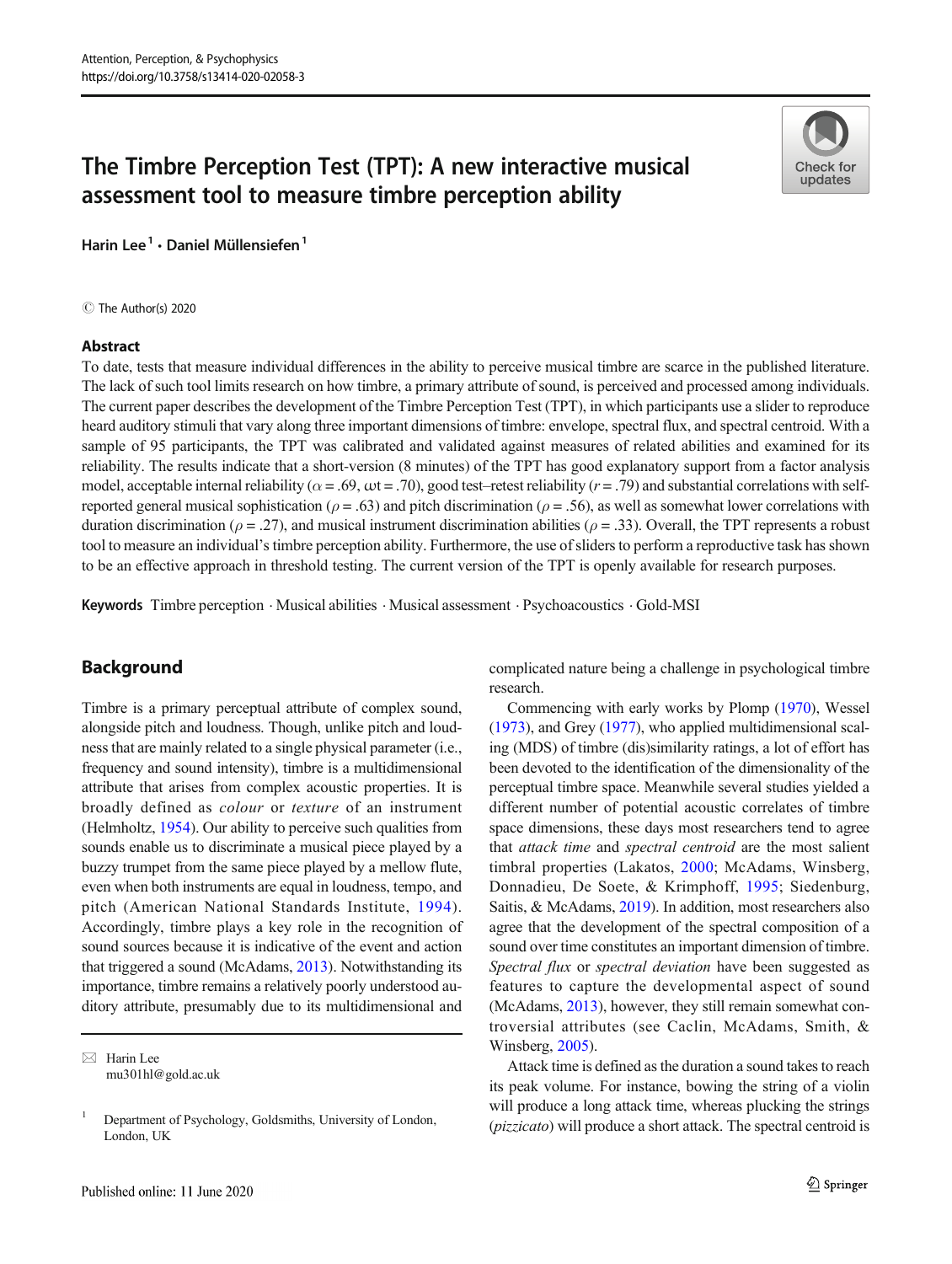defined as the relative weight concentration and the central tendency of a sound on the frequency spectrum (McAdams, [2019\)](#page-16-0). Perceptually, the spectral centroid contributes to an impression of 'brightness' of a sound, generally ruling that a sound is perceptually brighter if the spectral centroid is positioned higher on the frequency spectrum (Schubert & Wolfe, [2006](#page-17-0)). The definitions of the other two potential features, spectral flux and spectral deviation, are more controversial. McAdams [\(2013\)](#page-16-0) broadly defined spectral flux as the 'degree of evolution of the spectral shape over a tone's duration' and spectral deviation as the 'degree of jaggedness of the spectral shape' (p. 41).

Some attempts have been made to analyze and measure spectral flux and spectral deviation using dedicated toolboxes (MIR toolbox by Lartillot, Toiviainen, & Eerola, [2008](#page-16-0); Timbre toolbox by Peeters, Giordano, Susini, Misdariis, & McAdams, [2011](#page-16-0)), yet there is no single agreed descriptor underlying acoustic properties of these attributes. Perceptually, one way a variation of spectral flux can be distinctly perceived is by manipulating the phase alignment of the harmonic partials to induce spectral fluctuation (Zwicker & Fastl, [1999\)](#page-17-0). When two tones with small frequency difference (<20 Hz) are presented simultaneously, known as beating frequency (Oster, [1973](#page-16-0)), the periodical alteration of constructive and destructive interference of sound waves gives rise to the phenonmenon of amplitude fluctuation (De Baene, Vandierendonck, Leman, Widmann, & Tervaniemi, [2004;](#page-16-0) Vassilakis & Kendall, [2010](#page-17-0)). This resulting amplitude fluctuation was described by Helmholtz [\(1954\)](#page-16-0) as 'roughness', and it is perceptually characterized as impure or unpleasant sound qualities related to musical consonance (e.g., Plomp & Levelt, [1965](#page-16-0)). Therefore, in developing our test, we use roughness of complex sound as one of the testing timbre dimensions by implementing systematic deviation of the partials from the harmonic series to introduce amplitude fluctuation.

Despite the relative agreement on the importance of these discrete dimensions of timbre, only a few published auditory test batteries include a measure of timbral perception abilities. One such measure is the Timbre subtest from the Profile of Music Perception Skills (PROMS) test battery (Law & Zentner, [2012\)](#page-16-0). In this test, the stimuli are designed using virtual orchestral library samples, and the trials progressively become more difficult, with the difficulty manipulated by the combination of instruments from the same, similar, or distantly related instrumental families. The participant's task is to compare the two sounds and identify whether they are same or different instrumental combinations. Although this testing paradigm provides an ecologically valid approach by employing real orchestral instrument sounds, the acoustical properties of these instrumental combinations are not measured in any quantitative way. Consequently, it cannot provide practical information about an individual's perceptual threshold as commonly provided in psychoacoustic tests.

Furthermore, the test may be systematically biased towards classically trained musicians. For instance, the most challenging task of the test asks to compare a chord played by four violas with the same chord played by three violas and a violin. Musicians who have an extensive background with string instruments or have experience as instrumentalists in string quartets or orchestras are likely able to identify the subtle differences effortlessly, hence have an advantage on performing well on the test.

In today's commercial music, nonacoustical instruments are widely used with multiple layers of complex soundprocessing technology involved. Audiophiles, disk-jockeys, and sound engineers undergo years of training so that they can detect the finest details within synthetic sounds or mixtures of artificial and natural instruments. Yet these modern timbre perception experts may not have an ear attuned for combinations of string instruments; still, they may have an extraordinary ability to hear fine attributes of sound that most nontrained individuals might miss. In this respect, exclusively using orchestral instruments is a serious limitation to assess a wider audience when we consider how preferences and familiarity regarding Western orchestral music can differ between individual listeners.

The other auditory battery that includes tests related to timbre perception is the PSYCHOACOUSTICS toolbox (Soranzo & Grassi, [2014\)](#page-17-0), which is a comprehensive MATLAB battery for testing auditory thresholds. It contains several tests for assessing thresholds, though they are not designed for the purpose of assessing timbre perception in any direct or comprehensive way. For example, the Duration Discrimination test in this toolbox can be considered as having a relationship with the amplitude envelope dimensions of timbre (see overview on ADSR envelope; Vail, [2014](#page-17-0), p. 152). However, it measures individuals' threshold in discriminating the *length of the notes* (which is only the sustain component of the envelope) rather than the rise or fall duration of notes (attack and decay components of the envelope) that are understood to be more salient timbral attributes (McAdams, [2019\)](#page-16-0). One other test from the toolbox that is worth mentioning is the profile analysis task, with which the idea was first introduced by Green [\(1983\)](#page-16-0). Through series of experiments, Green and his colleagues (Green & Kidd, [1983;](#page-16-0) Green & Mason, [1985;](#page-16-0) Kidd, Mason, & Green, [1986\)](#page-16-0) demonstrated that listeners can easily detect a small change in the intensity of a single component (i.e., a sinusoid) relative to the other components with equal amplitude (background). They argued that the listeners are able to detect the changes in the profile of the sound spectrum and perceive it as variations in 'sound quality'. In this respect, although profile analysis may not directly fit into any of the described categories of timbre space dimensions, evidently it has strong relations with timbre perception.

The discussed auditory tests are useful in their own ways. However, to the best of our knowledge there are currently no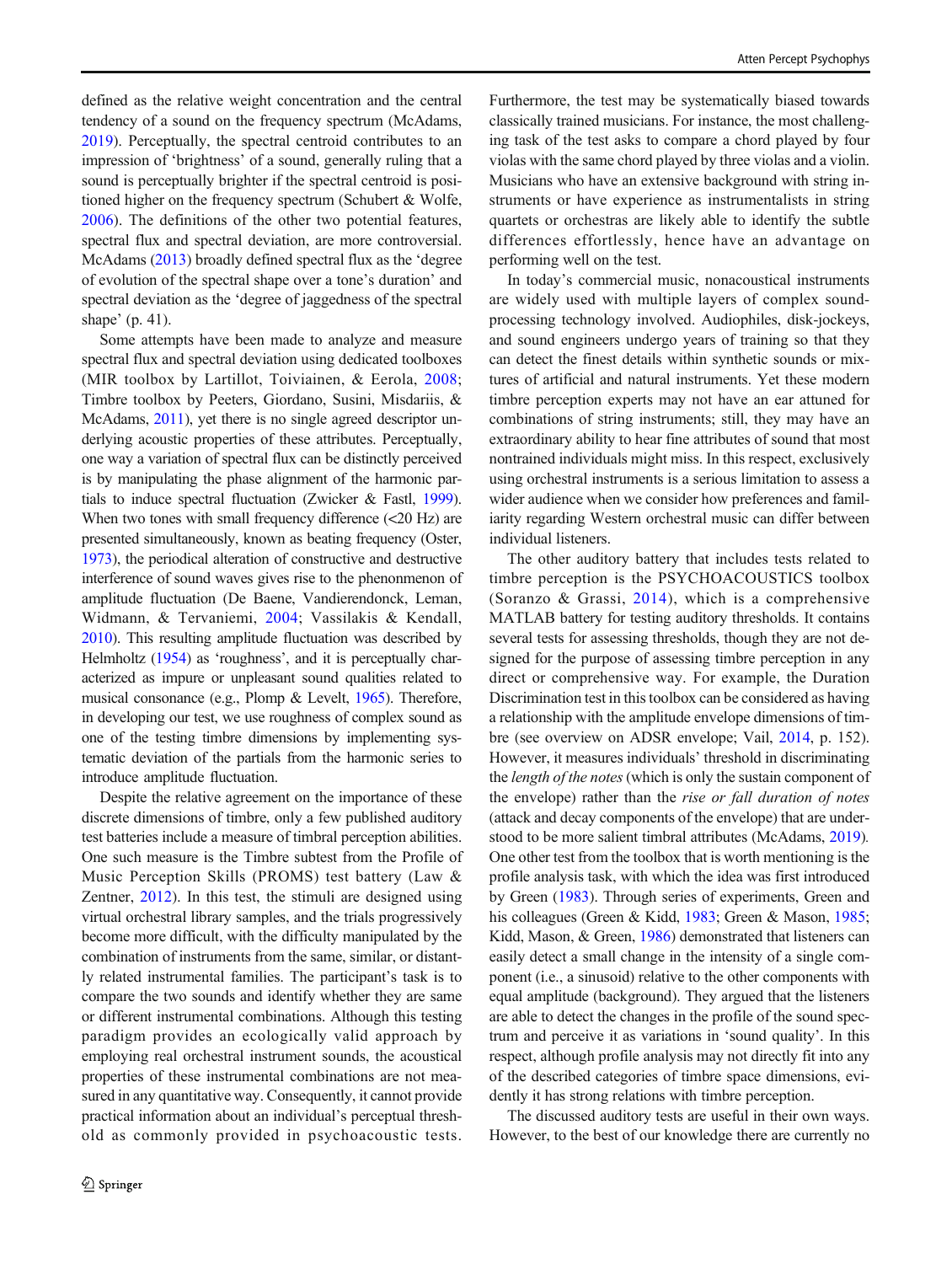existing tools that provide an empirical measure of individual differences in the ability to perceive and discriminate sounds along the perceptual dimensions of timbre. This largely limits our understanding of the underlying perceptual characteristics of sound and restrains progress in timbre research. Comparably, among the related fields of music perception, many tools have been developed over the past few decades to measure general and individual perceptual ability in pitch, loudness, and rhythm (e.g., Kidd, Watson, & Gygi, [2007](#page-16-0); Peretz, Champod, & Hyde, [2003](#page-16-0)). Utilizing these tools, research on fine-grained pitch discrimination alone opened up new doors and shed a light on auditory cognition and interindividual musical abilities, involving research in absolute pitch (see review by Deutsch, [2013](#page-16-0)), congenital amusia (see review by Stewart, [2011](#page-17-0)), and children with autism (e.g., Heaton, Hermelin, & Pring, [1998\)](#page-16-0), to only name a few. Therefore, in a similar repsect, developing a tool to measure individuals' threshold in timbre perception empirically will greatly enhance future timbre research and enable the investigation of series of novel research questions. Ultimately, we can begin to disentangle the perception of what has been one of the most intricate aspects of sound.

We present a novel psychoacoustic assessment tool, the Timbre Perception Test (TPT), to fill the gap in the literature and to provide a robust measure that is specific to timbre and its three dimensions. This tool aims to examine perceptual abilities on three important dimensions of timbre (envelope, spectral centroid, and spectral flux) initially proposed by McAdams et al. ([1995](#page-16-0)). By using synthetic sounds made of combination of sine waves, we avoid the potential bias of classical music training and the simultaneous influence of multiple timbral features that may covary when played in different registers and dynamics on acoustical instruments (Handel & Erickson, [2001\)](#page-16-0). Furthermore, unlike existing tests that use alternative-forced-choice tasks or (dis)similarity ratings as response formats, we employ a production adjustment task using a new interactive software interface. We propose that this novel approach for testing avoids the dangers of attentional laps, affords shorter testing durations, and is highly engaging for participants.

The TPT was designed to measure participants' ability to reproduce a heard sound as closely as possible by utilizing a movable slider as a method of average error that affects one sound dimension at a time. All participants were tested in two different conditions, with (a) unlimited playback opportunities (match trials) and (b) only a single playback (memory trials). In this study, we aim to determine whether both match and memory variants are largely relying on the same or different cognitive resources. Additionally, we investigate whether reproduction accuracy is reduced when playback is limited, and whether this is robust across a sample of participants differing in their musical training background. Golubock and Janata [\(2013\)](#page-16-0) showed that working memory for unfamiliar

timbre is relatively low, accordingly, we predict a considerably reduced accuracy when restricting the number of playbacks.

Although there is no direct evidence to suggest one's ability for reproducing the qualities of timbre reflect their timbre perception ability, our view is that timbre perception is the crucial process for completing the TPT tasks. The importance of timbre perception ability for performing the TPT task becomes clear from the cognitive process model that we assume to underlie task performance: To complete a trial on the TPT, participants must first perceive the timbre of the target stimulus and subsequently hold a mental representation of this timbre in echoic memory (match condition) or in a working memory (memory condition). Subsequently, this is followed by iterative choices for the slider position to approximate the mental representation of the target with regards to the sounds produced via the test interface. On each of these iterations, participants need to make a judgement of perceptual closeness comparing the mental representation of the target timbre and the latest timbre just perceived and produced through the interface. As part of the iterative process, participants will acquire an understanding of the interface's scale orientation and slider distances. Finally, once participants are not able to perceive any more differences between the target timbre and the timbre corresponding to the current slider position, they will decide to leave the slider at the current position and move to the next trial. Hence, timbre perception is assumed to be a core ability at all stages of the process model underlying the adjustment production task. Besides, the close relationship between perception task and production task have been shown for several other psychoacoustic and music domain: rhythm (Jacoby & McDermott, [2017;](#page-16-0) Sadakata, Desain, & Honing, [2006\)](#page-16-0) and pitch (Liu, Jiang, Francart, Chan, & Wong, [2017\)](#page-16-0).

A subsequent objective of this study is to assess the robustness of the new psychoacoustic test. Reliability is assessed by computing coefficients of internal consistency and test–retest correlation of test scores. Convergent validity is assessed by computing correlations between TPT scores and scores from related tests and self-report scales. We expect a positive correlation with performance on the Timbre subtest from the PROMS test battery, as well as positive correlations between the scores of the three TPT subtasks (Envelope, Spectral Centroid, Spectral Flux). We also expect to observe positive correlations between the three individual timbral dimensions of the TPT with related tests in the PSYCHOACOUSTICS toolbox that target (a) discrimination ability along the temporal dimension (i.e., Duration Discrimination test), (b) the centre of frequency dimension (i.e., Profile Analysis test), and (c) the pitch-harmony dimension (i.e., Pitch Discrimination test). However, correlations for these specific relationships are expected to be of smaller magnitude, given that the physical parameters and the perceptual dimensions targeted by the TPT and PSYCHOACOUSTICS toolbox measures are related but not identical. Finally, we expect to observe a strong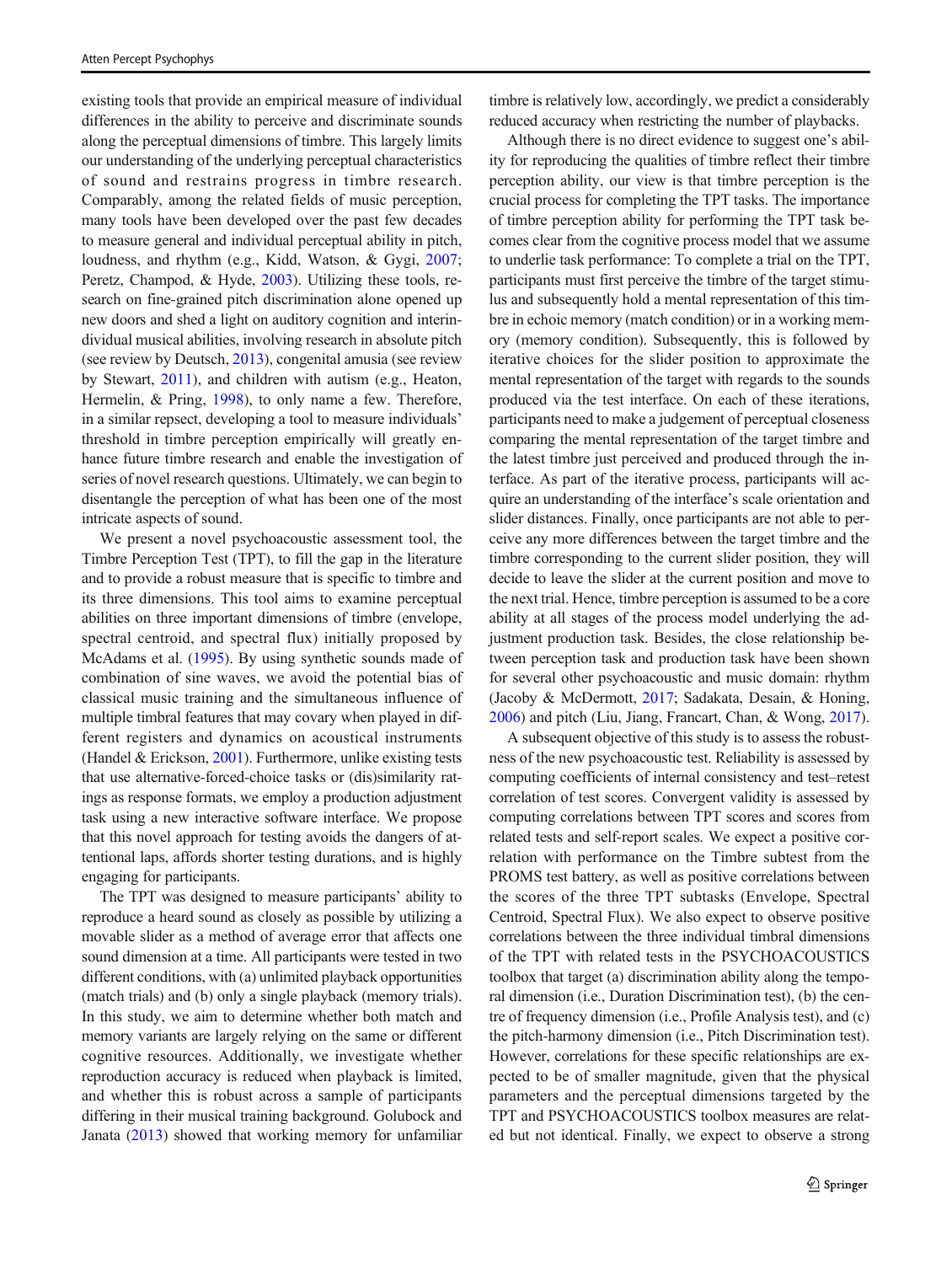relationship with the Goldsmiths Musical Sophistication Index (Gold-MSI) self-report inventory (Müllensiefen, Gingras, Musil, & Stewart, [2014\)](#page-16-0), in particular with its subscales Musical Training, Perceptual Abilities, and the composite General Musical Sophistication scale. These would indicate that the TPT is indeed a measure of skilled musical expertise.

### Method

Ethical approval for the study was obtained from the Ethics Committee at the Psychology Department, Goldsmiths, University of London. Informed consent was obtained from all participants tested.

#### Participants

Power analysis was conducted a priori to determine the number of participants required. Given our testing tool is a novel instrument and our primary interest is the correlations with a questionnaire and related tests, we decided to set .30 as the minimum effect size for observation. G\*Power (Faul, Erdfelder, Buchner, & Lang, [2009](#page-16-0)) calculated that 84 participants would be required to achieve 80% power in a twotailed,  $p = .05$  correlational design.

A total of 104 participants (69 females) with a mean age of 25.21 years  $(SD = 9.26)$  were gathered from among the student population of Goldsmiths, University of London. To achieve a heterogeneous sample of participants with diverse musical backgrounds, the study was advertised to students in the music department and the psychology department. The overall sample mean of the Musical Training subscale was  $26.96$  ( $SD = 12.34$ ) on the scale bounded at 7 and 49, which was comparable to the mean  $(M = 26.52, SD = 11.44)$  reported by Müllensiefen et al. ([2014\)](#page-16-0) from a large UK sample. Specifically, 26.5% reported to have more than 10 years of formal musical training, an equal amount reported to have no experience (26.5%). Subsequently the percentages were: 3 to 5 years (14.5%), 6 to 9 years (11.1%), 1 year (9.4%), and 2 years (6.8%).

Seven participants did not move the slider on more than half of the items of the TPT, and two participants' data were missing for all items. Together, these nine participants were excluded from the analysis, and 95 sets of data remained for the final analysis. Participants were compensated for their time by either receiving course credits or a small monetary award.

## Development of the Timbre Perception Test (TPT)

The TPT aims to assess individuals' perceptual ability to distinguish fine-grained timbral qualities in sound by assessing

three important dimensions of timbre—namely, the amplitude envelope, spectral flux, and spectral centroid. The TPT was programmed using the MaxMSP software environment (Version 7.3.4, 64-bit, Cycling 74, San Francisco, CA) as a standalone application, which is portable for both Microsoft Windows and Mac OS operating systems (download available at [www.osf.io/9c8qz\)](http://creativecommons.org/licenses/by/4.0/). In the testing environment, these three dimensions were respectively labelled as Blocks 1, 2, and 3.

Eight sine-oscillators were used to produce sets of complex tone stimuli with one fundamental frequency  $(f_0)$  and seven overtones. The overtones were multiples of whole number integers to the  $f_0$ , starting from multiples of two to eight (i.e., first harmonic =  $f_0 \times 2$ , second harmonic =  $f_0 \times 3$ , etc.). The stimulus tones were repeated three times, indicated by a flickering blue light, at intervals of 800 ms. This repetition of the tones was to ensure that participants hear the stimuli during memory trials, in which the playback is limited.

Five pitch-tones were employed with notes ranging across two octaves (from G3 to A#4) to encompass a wide range of frequency spectrum. Moreover, five acoustic values of attack/ decay, spectral flux, and spectral centroid were mix-matched to produce five unique parameter sets. These sets were mapped on to the stimuli and systematically organized to ensure that all five sets are presented for every testing dimension (in a varied order). The full acoustic range of each testing dimension and parameter values used for the stimuli are reported in [Appendix C](#page-14-0).

Unlike the stimulus tones, the participants could manipulate the reproduction tone by moving an interactive slider (with a slider range of  $0-100$ ) to change the sound profile according to the dimension being tested, whereas the other two dimensions not being tested had identical profiles to the stimulus. For instance, when participants performed a trial in manipulating attack/decay (here group termed as 'Envelope'), moving the slider only affected the envelope of the reproduction tone, whereas the parameters of spectral flux and spectral centroid remained unchanged (i.e., identical profiles to the corresponding stimulus tone).

Ultimately, the participants' task was to manipulate the reproduction tone by moving the slider to replicate the stimulus tone as accurately as possible. Figure [1](#page-4-0) illustrates the layout of the TPT software and graphical representation of the change in sound profiles of the subtasks by the movement of the slider.

Testing parameters In the Envelope subtask (Block 1), the slider bar altered the log attack time which also inversely influenced the decay time of the reproduction tone. Log attack time has shown to be the salient attribute of timbre identification, whereas lesser extent for the decay time. Nonetheless, we included the decay time to keep the total duration of the stimulus approximately constant and allow listeners to focus on the interplay between the two parameters. We reasoned that if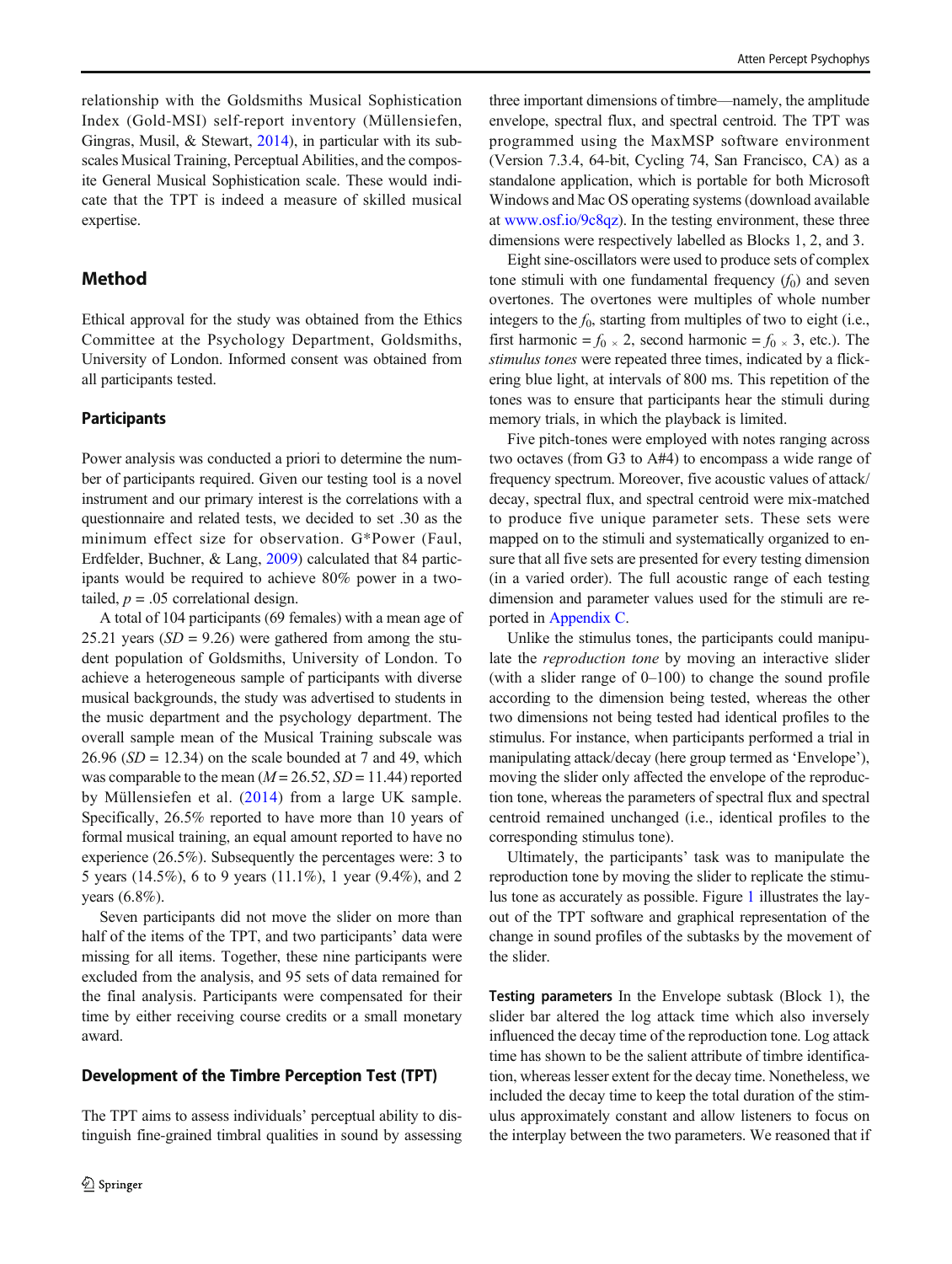<span id="page-4-0"></span>

Fig. 1 The layout of the TPT (left) and its testing dimensions (right). Graphic figures for the testing dimensions show how the reproduction tone is manipulated when the slider is positioned at '0' (far left) or positioned at '100' (far right). Envelope represents rise and fall time in

amplitude, Spectral Flux represents the alignment of harmonics that results as more consonant when aligned in-phase, Spectral Centroid represents the filtered frequency area in the frequency spectrum. (Colour figure online)

only the attack time was included, there would be a potential risk of participants judging the stimulus merely by the total tone duration instead of by its dynamics of the rise and fall in amplitude. Hence, moving slider to the left (i.e., closer to zero) manipulated the reproduction tone to have a shorter attack with longer decay time, whereas moving the slider to the right (i.e., closer to 100) resulted in longer attack with shorter decay times, with them always having an inversely proportional relationship. The full acoustic range covered by the slider in each subtask is reported in Table 1.

In the Spectral Flux (Block 2) subtask, the ratios of harmonics to the fundamental frequency were altered to introduce dissonance caused by the beatings of frequency, characterized as 'roughness'. To achieve this effect, four harmonics were manipulated with the movement of the slider. This manipulation occurred by altering the ratio between the harmonics and their whole-number integers (i.e., when the slider was moved from left to right, the ratios of the 4th and 6th harmonics were increased and those of the 5th and 7th harmonics were decreased). Similar to the Envelope subtask, the inversely proportional relationship between two pairs of harmonics was to prevent participants from making judgments based merely on the rise or fall in global pitch. Moving slider to the left aligned the harmonics closer to the whole integer numbers and therefore more consonant. Meanwhile, moving to the right introduced more dissonance as the number of beating frequencies increased.

In the Spectral Centroid subtask (Block 3), a bandpass filter was applied to the source sound to alter its spectral centroid, which has shown to be a good predictor of the perceptual 'brightness' of a sound. The bandpass filter is characterized by two main components: one being the 'centre frequency' (also known as 'resonant frequency') which is the peak frequency response, and the other being the quality factor 'Q' which describes the ratio of the centre frequency to the

Table 1 Parameters of the three subtasks of TPT with theoretical slider range from 0 to 100

|                           |                    | Envelope (ms) |              | Spectral Flux<br>(multiples to the $f_0$ ) |              |              |            |  |
|---------------------------|--------------------|---------------|--------------|--------------------------------------------|--------------|--------------|------------|--|
|                           | Attack             | Decay         | 4th harmonic | 5th harmonic                               | 6th harmonic | 7th harmonic |            |  |
| Slider range<br>$(0-100)$ | $5 - 291$          | $50 - 5$      | $3.0 - 3.3$  | $4.0 - 3.7$                                | $5.0 - 5.2$  | $6.0 - 5.8$  | $600 - 1k$ |  |
| Link function             | Log base of $1.03$ |               | Linear       |                                            |              |              | $X^2$      |  |

*Note.* Attack and decay, 4th & 5th and 6th & 7th pair of harmonics have inversely proportional relationships.  $X = \text{slide} / 100$ . 'Link function' describes the relationship between the physical parameters of the sounds and slider scale of 0–100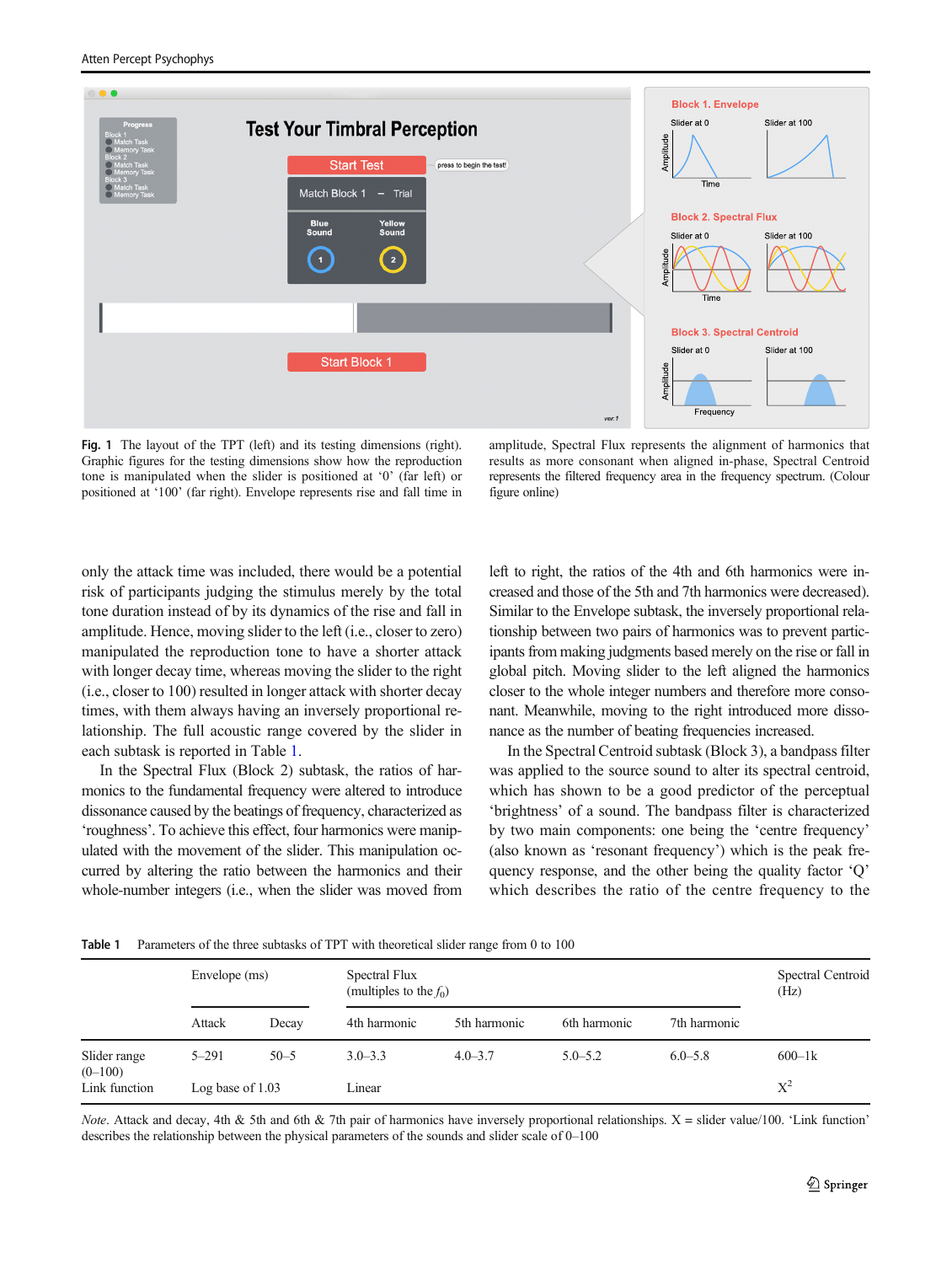bandwidth. Higher Q value corresponds to the passing of narrower frequency spectrum, resulting as a pointier bellshaped curve when observed with an audio equalizer spectrum. For this subtask, Q remained constant at a ratio of 1.8 and only the centre frequency was manipulated. Positioning the slider from left to right moved the centre frequency of the sound from low to high on the frequency spectrum, with brighter sounds located on the right. The filter responded to the slider following a logarithmic relationship in agreement with the basic principle of human frequency perception (Moore & Glasberg, [2007\)](#page-16-0).

Pilot testing To establish suitable parameter ranges for the subtasks, pilot testing ( $N = 15$ , 10 females; age  $M = 27$  years,  $SD = 6.8$ ) was conducted to assess the level of difficulty of the items. In the first instance, we tried testing a few participants on a version of the task that combined all three dimensions of timbre (i.e., simultaneous manipulation of three sliders). However, almost all participants found it very difficult to get a good understanding of the task, and we could not judge whether they were attending to the changes produced by each slider. Hence, we decided subsequently to simplify the interface by splitting the full experiment into three subtasks, with each subtask only presenting one slider (i.e., manipulating only a single timbre dimension at a time). The pilot test consisted of four trials per subtask without restricting the playback of the stimuli. Judging by the absolute distance of participants' slider position from the target value, the results indicated that the Envelope and Spectral Centroid subtasks were relatively easy compared with the Spectral Flux subtask. Therefore, the parameters were adjusted to balance the level of difficulty across the subtasks.

Subsequently, a second pilot test was conducted by reinviting six of the participants from the first pilot test. The distribution of responses confirmed that the difficulty of the three tasks roughly matched in terms of the absolute distance to the target value of the stimulus, with Envelope (Mean absolute slider distance from target =  $15.0$  points,  $SD = 11.9$ ), Spectral Flux ( $M = 20.1$  points,  $SD = 17.7$ ), and Spectral Centroid ( $M = 15.7$  points,  $SD = 15.7$ ). These new parameter ranges as given in Table [1](#page-4-0) were used for the main experiment.

Final calibration Participants took approximately 5 minutes to complete the full pilot test. Given such short duration, an extra item was added on each subtask, as well as ten trials with limited playback (memory trials). The memory trials differed from the here-called *match trials* in that the stimulus sound could be played-back only once at the beginning of a trial. The participants had to retrieve the heard attributes of the timbre and adjust the slider entirely from memory. Thus, the final version of TPT for the main experiment comprised of five items of match trials and ten items of memory trials for each of the three subtasks (Envelope, Spectral Flux, and Spectral Centroid) presented in

blocks, totalling 45 items. In addition, a training item was included prior to beginning each subtask for participants to become familiarized with the changes that it produced. The final version for the experiment lasted about 10–15 minutes.

#### Materials for testing validity

Pitch discrimination of complex tones (Soranzo & Grassi, [2014](#page-17-0)) This test is part of the PSYCHOACOUSTICS toolbox for MATLAB and is designed to examine listener's threshold in detecting differences in two pitches. It employs a threealternative forced-choice (3AFC) response paradigm in which three complex tones are presented to the listener in quick succession. Two of the complex tones are played back with the base frequency 330 Hz, while one is higher in pitch (starting frequency at 390.01 Hz). Participants have to identify which one of the three sounds is highest by indicating with number 1, 2, or 3 on the keyboard. In our experiment, participants performed the task using the maximum likelihood procedure (MLP; Shen & Richards, [2012\)](#page-17-0) with two blocks and 30 trials per procedure (blocks averaged for analysis), taking about 4 minutes in duration. The MLP method have been employed extensively in auditory threshold testing for clinical trials (e.g., Benoit et al., [2014](#page-16-0); Flaugnacco et al., [2014\)](#page-16-0) and validating newly developed listening tests (e.g., Larrouy-Maestri, Harrison, & Müllensiefen, [2019](#page-16-0)).

Duration discrimination of complex tones (Soranzo & Grassi, [2014](#page-17-0)) The test is part of the PSYCHOACOUSTICS toolbox and measures the listener's perceptual threshold in detecting duration of musical notes. Three complex tones are presented to the listener with two having note lengths of 250 ms while one having a longer length (starting length at 450 ms). Listeners have to identify the longest tone and it followed the same testing procedure as the pitch discrimination test, taking about 4 minutes in duration.

Profile analysis (Soranzo & Grassi, [2014](#page-17-0)) The test is part of PSYCHOACOUSTICS toolbox and measures the listener's perceptual threshold in detecting amplitude variation of harmonics in a complex tone. Three complex tones are presented to the listener with two having 5 harmonics with fixed amplitude of −4.0 dB while one having a higher amplitude for the 3rd harmonic (starting amplitude at 20 dB). Listeners have to tell the odd sounding tone. Due to the MLP option being faulty for the particular task, the test was run with the Staircase stimulus selection method for a single block with 3AFC, two-down-oneup, 8 reversals, taking about 6 minutes in duration.

Timbre subtest from the Profile of Music Perception Skills battery (PROMS; Law & Zentner, [2012](#page-16-0)) In this test, stimuli are generated using a virtual sound sample library, consisting of chords of four notes (C4, E4, G4, C5) lasting 1.5 s in length,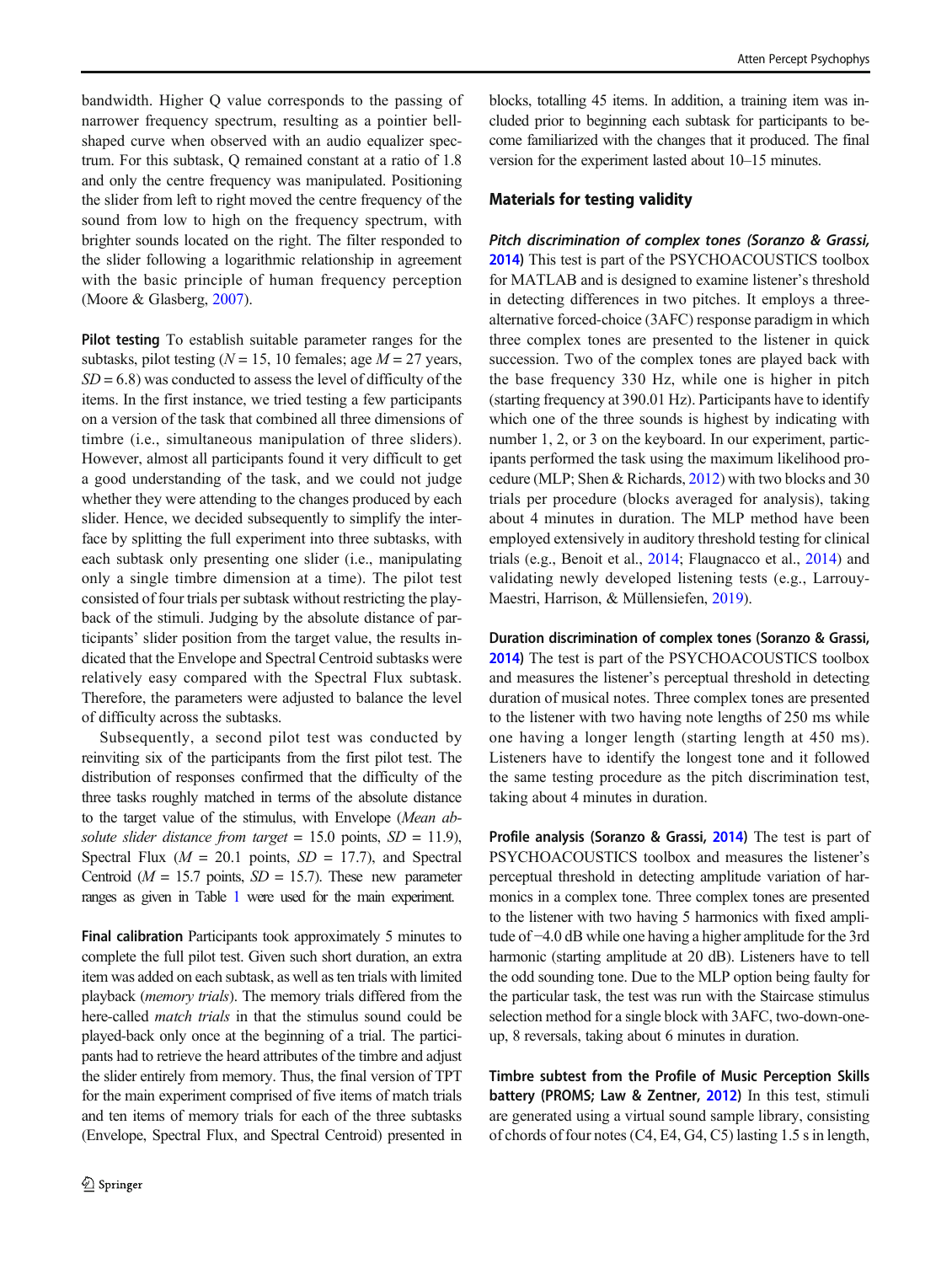taking about 8 minutes to complete a total of 18 trials. Participants compare whether the stimuli are played by identical instruments or not by responding on a scale from 1 (definitely different) to 5 (definitely same). For the easy trials at the beginning of the test, when comparing nonidentical instruments, the instruments are from different families (e.g., horn vs. strings). However, trial by trial, the test gradually becomes more difficult as the comparison is made between similar or within the same instrument family (e.g., most difficult trial compares four violas with three violas and a violin). Individuals' score is calculated by assigning a score of 1 for a corrected response, 0.5 for a partially correct (i.e., probably different or probably the same), and 0 for an incorrect response. These scores are summed together with the highest possible score being 18. The original study ( $N = 56$ ) for the Timbre subtest reported a mean raw score of  $11.92$  (SD = 3.12), internal consistency of  $\alpha = .77$  and  $\omega = .73$ , and test– retest reliability of  $r = .69$  (with subsample of  $n = 20$ ).

Gold-MSI self-report questionnaire (Müllensiefen et al., [2014](#page-16-0))

This short questionnaire addresses several aspects of musical expertise and engagement, comprising 39 items on five subscales (Active Engagement, Emotions, Musical Training, Perceptual Abilities, and Singing Abilities) and a General Musical Sophistication score. From the original study, comparison data is available from a very large sample  $(N =$ 147,663) representing the general, nonspecialist population.

#### Procedure

Testing took place in isolated cubicles with Windows 10 operating computers and the stimuli were presented using Behringer HPM-1000 headphones (Behringer GmbH, Willich, Germany). MATLAB (Version R2018a) was used to run the tests from the PSYCHOACOUSTICS toolbox (Soranzo & Grassi, [2014](#page-17-0)).

The test battery consisted of six assessments and progressed in the following order: hearing assessment, TPT, Pitch Discrimination, Duration Discrimination, Profile Analysis, Timbre subtest from PROMS, and Gold-MSI selfreport. After signing the informed consent, a short online hearing assessment<sup>1</sup> based on a speech-in-noise hearing test was conducted to screen out participants with impaired hearing. None of the participants in our sample fell below the clinical threshold of 70% correct-response rate. Subsequently, participants received verbal instructions on how to perform the TPT along with the interactive speech bubbles that appeared on the screen during the first training trial.

Participants completed each trial by first listening to the stimulus tone and then by moving the slider bar to adjust the reproduction tone to replicate the stimulus tone as closely as

possible. For ease of playback, keyboard shortcuts were used to play the stimulus (keypad '1') and reproduction (keypad '2') tones. They were encouraged to compare the two sounds as many times as necessary during the match trials, whereas they were informed that the stimulus is played only once in the memory trials (if participants clicked the stimulus sound during a memory trial, a speech bubble appeared stating "Remember you can play back the blue sound only once during the memory task!").

Participants were also informed at the beginning that they would proceed through three separate blocks of tasks with each block consisting of a test trial, five matching trials, and ten memory trials. The overall progress could be tracked with the progress bar, but they were not given any information with regards to how the sounds and the meaning of the slider changed for each block.

Subsequently, participants performed three tests from the PSYCHOACOUSTICS toolbox within the MATLAB environment and Timbre subtest from the PROMS test battery online. Lastly, they were asked to fill the Gold-MSI self-report questionnaire online and were thanked for their contribution. The full test battery lasted about 1 hour in duration.

### Results

Our primary analysis goal was to assess whether all three subtasks, targeting different dimensions of timbre and in their variants as matching and memory trials, are measuring the same or different cognitive abilities. A subsequent goal was the assessment of the TPT's reliability, and its validity with related tests and questionnaires. Given this aim, the analysis process was carried out in the following stages: (1) Raw scores (i.e., absolute distances between participants' slider positions and the target value) were binned for every item of the TPT to generate performance scores for individual participants. (2) These performance scores were averaged at the level of subtasks and analyzed by computing correlations across all subtasks and subsequently using factor analysis. (3) The final TPT scores and their match and memory variants were examined for reliability using Cronbach's alpha, McDonald's Omega, and test–retest correlations with 1–2 weeks of interval. (4) Using correlational analyses, validity of the TPT was evaluated against existing tests that measure related perceptual abilities and self-reported musical expertise. (5) Accuracy in reproducing ability was compared for conditions of unlimited playback and limited playback.

All analyses were performed using the R software, specifically the R packages 'psych' (Revelle, [2019\)](#page-16-0), 'dplyr' (Wickham, François, Henry, Müller, & RStudio, [2019](#page-17-0)), and 'Hmisc' (Harrell, [2019](#page-16-0)). Descriptive statistics of the full test battery are reported in [Appendix A.](#page-13-0) The data sets for all ex-<sup>1</sup> Online hearing test: www.hear-it.org periments are available online [\(https://osf.io/mkj8f/](http://creativecommons.org/licenses/by/4.0/)).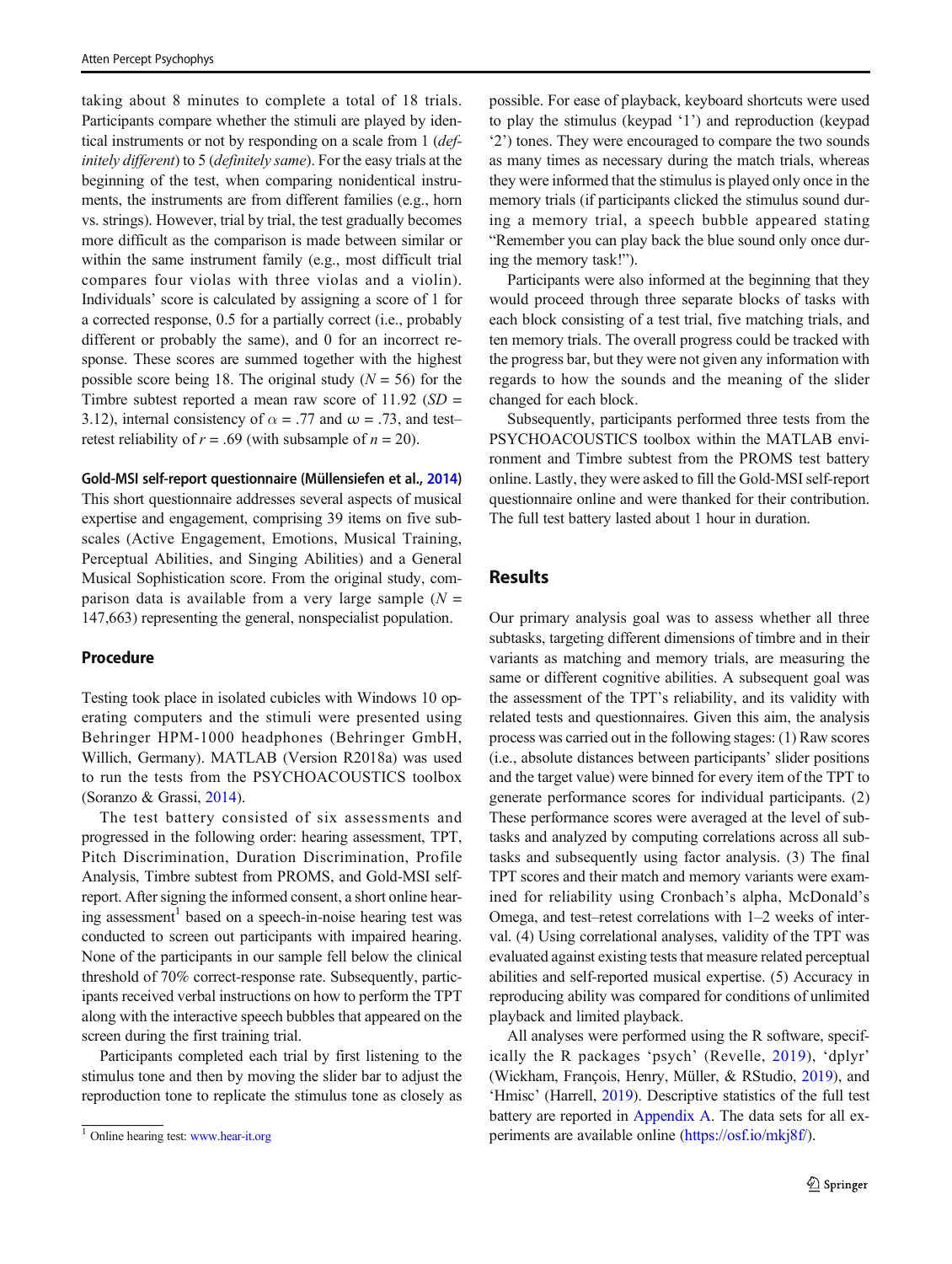#### Bin scoring

Participants' raw scores for individual items were defined as the absolute value of the chosen slider position on the 0 to 100 scale minus the correct value of the target stimulus tone presented. Raw scores were converted into bin numbers, with bins having roughly equal numbers of observations and varying widths on the slider scale representing the physical attribute being manipulated (see [Appendix C](#page-14-0) for bin ranges and corresponding acoustical properties). This binning procedure was used as a nonparametric technique to standardize the scores across the three testing dimensions, as well as to smooth the raw data that was assumed to contain measurement noise. One other important reason for the binning was to allow for approximate mapping of a physical scale on to a perceptual scale that is monotonically related, provided that we cannot assume our slider scale range  $(0-100)$  to map linearly onto the perceptual scale of listeners (e.g., listeners' perceptual scale and the physical slider scale may have a logarithmic relationship or any other nonlinear but monotonic relationship).

Sliders kept at default position were not treated as missing values because participants could have intentionally left the slider untouched as they perceived the reproduction tone to be already close enough to the target. However, we set a criterion threshold to exclude any items that had more than 30% observations with the sliders left unmoved. This threshold ensured that a sufficient number of bins (with roughly equal numbers of observations) could be computed for each item, ensuring a good discriminatory power of each item. One item from the Envelope subtask with 35% of the observations at default position and one item from the Spectral Flux subtask (33% at default) were excluded from the analysis on the basis of the a priori threshold criterion.

Considering the total number of participants and the rates at which the slider was not moved across trials, we decided to use six bins for all items across all subtasks. Using six bins represented a good compromise between measurement resolution and a balanced number of observations across bins. Bins were assigned integer numbers and bin numbers were used as the basis for each participant's bin score for individual items of the TPT, with 6 being the best and 1 being the worst performance bin. The scores were then aggregated by averaging across items for each of the three subtasks in their match and memory variants. In addition, the overall means for the memory and match variants were computed (see [Appendix A\)](#page-13-0).

#### Factor analysis

Exploratory factor analysis was conducted to assess whether all three subtasks of the TPT targeting different physical parameters of timbre can be summarized to measure the same construct, and whether the memory and match variants reveal

the same or different factors. Initially, we assessed factorability of the three subtasks of the TPT separated into match and memory variants (totalling six score variables). First, it was observed from the Spearman's correlation matrix of the TPT's subtasks that all scores were correlated significantly by  $\rho > .30$ , with at least two other scores (see Fig. 2). Second, the Kaiser–Meyer–Olkin measure of sampling adequacy was 0.74, which is higher than the commonly accepted threshold value of 0.60. Bartlett's test of sphericity was significant at  $\chi^2(15) = 123.07$ ,  $p < .001$ . Given these overall indicators, the set of all subtask scores of the TPT was deemed suitable for factor analysis.

We ran an exploratory factor analysis, using the minimum residual method, given our interest was to examine whether there were one or more cognitive constructs underlying the TPT scores on the six subtasks, and whether these constructs can be summarized separately or uniformly by match and memory variants of timbre perception. Kaiser's criterion of eigenvalues >1 and parallel analysis both suggested a single factor solution. Loadings on the single factor were highest for the matching variants of the subtasks (Spectral Centroid = 0.84, Spectral Flux =  $0.64$ , and Envelope = 0.59), while considerably lower for the memory variants (Envelope  $= 0.50$ , Spectral Centroid =  $0.41$ , and Spectral Flux =  $0.33$ ). This implied that the memory variants may be not suitable for measuring the timbre perception and reproduction ability, at least not to the same degree and within the same model that describes the performance on the matching variants of the subtasks.



Fig. 2 Spearman's correlations between six score variables of the TPT. The size of blue circles represents the magnitude of the correlations, and crossed circles represent statistically nonsignificant pairs at a threshold of  $p = .05$ . Mat = matching variant of subtask; Mem = memory variant of subtask. (Colour figure online)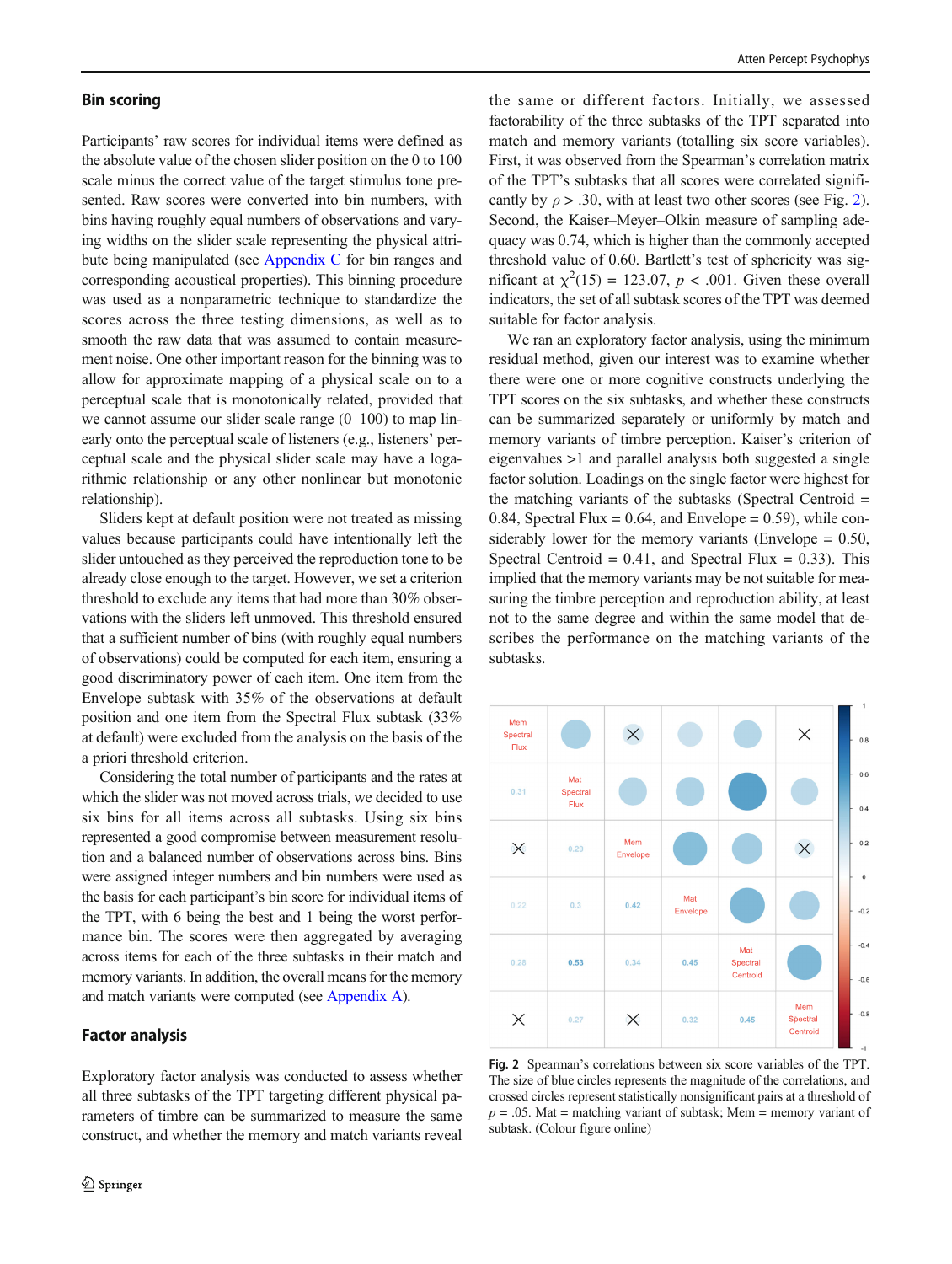<span id="page-8-0"></span>Thereby we examined a two-factor solution, allowing for the match and memory variants of subtasks to load potentially on separate factors. However, even in the two-factor solution, all match and memory variants of the three subtasks had higher loadings on Factor 1 (loadings  $> .30$ ) than on Factor 2, except for the memory variant of the Envelope subtask that loaded very strongly (loading  $= 0.99$ ) on Factor 2. Furthermore, the loadings of memory variants on Factor 1 were again relatively weak in comparison to the loadings of the match variants. Hence, these patterns of factor loadings suggested again that the match trials of the TPT are coherently measuring the same cognitive ability, whereas the memory trials appear to form a more heterogenous set while also being less strongly associated. Furthermore, the two-factor solution produced worse fit indices, both in terms of absolute (RMSEA  $= .079$ ) and relative fit ( $BIC = -13$ ) than the single factor solution ( $RMSEA = .075$ ,  $BIC = -27$ ).

Given this pattern of results, a single factor solution was deemed more suitable to explain the common variance among the subtasks of the TPT. Due to the low loadings of the memory variants of all three subtasks, we computed another minimum residual factor analysis specifying a single factor and using only the match variants of the subtasks as input variables. This final factor solution explained 48% of the variance, which is the best absolute fit of the factor models we tested. and all three variables showed high loadings on the single factor: Spectral Centroid (0.91), Spectral Flux (0.60), and Envelope (0.50). Hence, the single factor model using only the 13 match items represents an internally coherent model.

As explained in the Discussion section below, this brief version of the TPT is recommended for use in practical situations where time is limited and the aim is to assess individual differences in timbre perception, while ignoring timbre memory.

#### Reliability

Reliability of the full TPT score and its match and memory variants were assessed by computing internal consistency/ reliability and test–retest reliability. While Cronbach's  $\alpha$  is most commonly reported as coefficient for internal reliability, it assumes equal loadings of all item (i.e., tau-equivalence), and therefore likely to be violated in our data. Thus, we also report McDonald's omega as the alternative index of internal consistency, which is based on the hierarchical factor model and more appropriate for our design. Evidently, as tauequivalence was not met, values of the two kinds of reliability coefficients (computed across all items) diverged considerably for the full TPT test ( $\alpha$  = .74,  $\omega$ t = .80) and the subset of only memory items ( $\alpha$  = .50,  $\omega$ t = .76), but less so for the subset of match items ( $\alpha$  = .69,  $\omega$ t = .70).

Test–retest reliability was independently assessed among 25 new participants (a mean interval of 7.1 days,  $SD = 3.8$ ). Following the results from factor analysis, we only assessed the test–retest reliability of the short version of the TPT that excludes the two match items with an unbalanced distribution of responses as well as all memory items, leaving a total of 13 match items. Raw absolute slider distances to the TPT scores conversion followed the

|                | Gold-MSI       |          |          |                |                |                | PSYCHOACOUSTICS <sup>1</sup> |          |         | <b>PROMS</b> |
|----------------|----------------|----------|----------|----------------|----------------|----------------|------------------------------|----------|---------|--------------|
|                | G <sub>0</sub> | G1       | G2       | G <sub>3</sub> | G <sub>4</sub> | G <sub>5</sub> | Pitch                        | Duration | Profile | (timbre)     |
| Match Envelope | $.43***$       | $.38***$ | $.46***$ | $.40***$       | $.33**$        | $.47***$       | $.41***$                     | .19      | .00     | .13          |
| Memory         | .49***         | $.28**$  | $.45***$ | $.31**$        | $.26*$         | .44***         | .38***                       | .19      | .06     | .18          |
| Envelope       |                |          |          |                |                |                |                              |          |         |              |
| Match          | $.39***$       | $.42***$ | $.51***$ | $.33**$        | $.36***$       | .48***         | $.43***$                     | .11      | .16     | $.26*$       |
| Flux           |                |          |          |                |                |                |                              |          |         |              |
| Memory         | $.23*$         | $.36***$ | 39***    | .14            | .20            | $.34**$        | $.28*$                       | .08      | .08     | .13          |
| Flux           |                |          |          |                |                |                |                              |          |         |              |
| Match          | $.30**$        | $.42***$ | $.36***$ | $.34**$        | $.26**$        | $.37*$         | $.40***$                     | $.27*$   | .07     | $.33**$      |
| Centroid       |                |          |          |                |                |                |                              |          |         |              |
| Memory         | .20            | $.26*$   | $.27**$  | .11            | .12            | $.27**$        | $.22*$                       | $.28*$   | .07     | .19          |
| Centroid       |                |          |          |                |                |                |                              |          |         |              |
| Match          | $.50***$       | $.54***$ | $.61***$ | $.50***$       | $.42***$       | $.60***$       | $.54***$                     | $.28*$   | .14     | $.36**$      |
| Total          |                |          |          |                |                |                |                              |          |         |              |
| Memory         | $.50***$       | $.47***$ | .59***   | $.30**$        | $.30**$        | $.56***$       | .49***                       | $.22*$   | .12     | $.25*$       |
| Total          |                |          |          |                |                |                |                              |          |         |              |
| Overall Score  | $.52***$       | $.56***$ | $.64***$ | .45***         | $.40***$       | $.62***$       | $.56***$                     | $.27*$   | .15     | $.33**$      |

Table 2 Spearman's correlations of the TPT with the convergent validity measures

Note. G0 = Active Engagement; G1 = Perceptual Abilities; G2 = Musical Training; G3 = Singing Abilities; G4 = Emotions; G5 = General Sophistication

<sup>1</sup> Threshold of tests from PSYCHOACOUSTICS were calculated by taking the average of blocks converted into log values

 $*p < .05. **p < .01. **p < .001.$  Significant levels are adjusted according to Benjamini and Hochberg [\(1995\)](#page-15-0)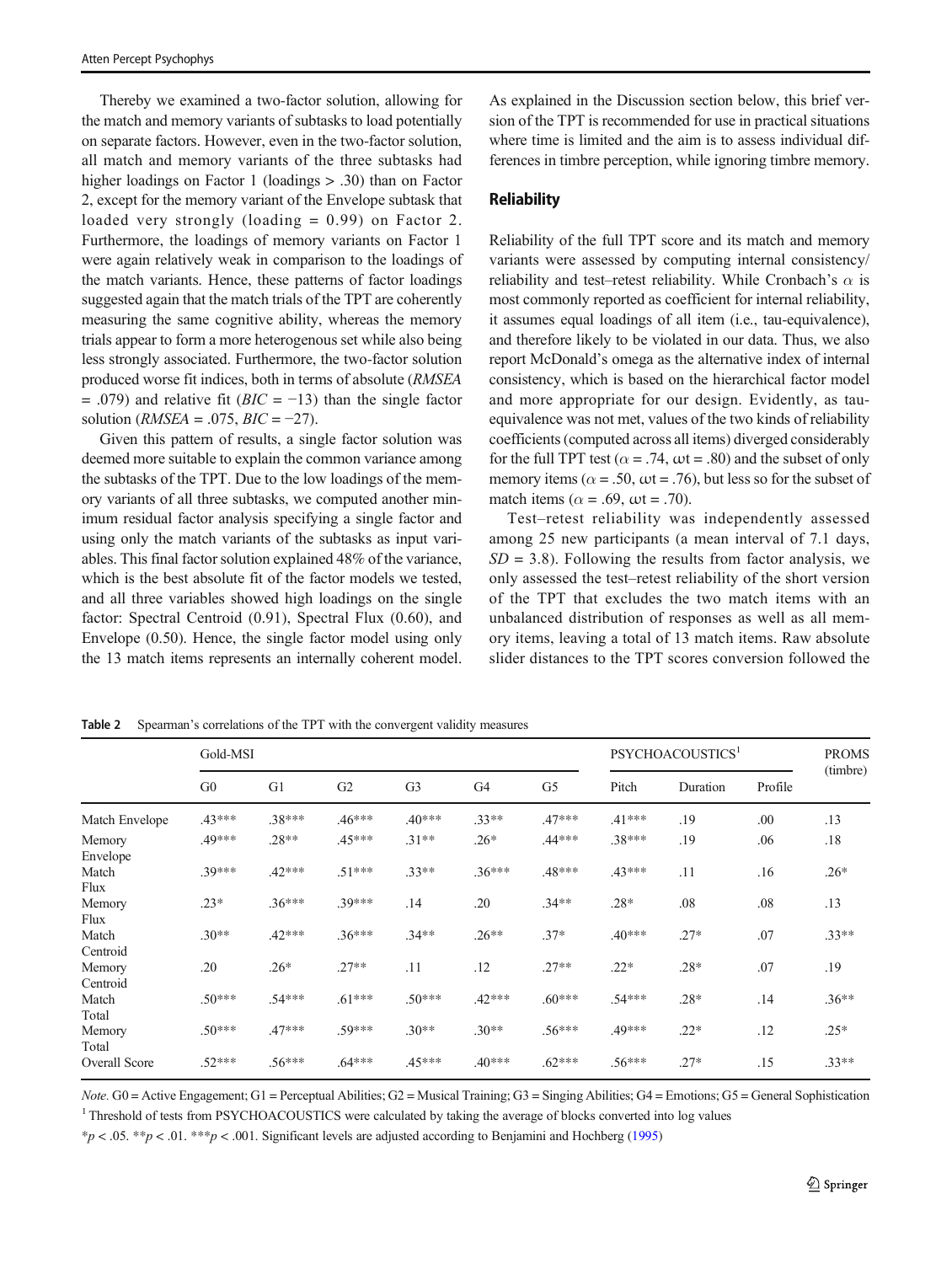pre-established bin boundaries from the main test (see [Appendix C](#page-14-0) for bin ranges for individual items). A twoway random effect model with absolute agreement definition was used to measure intraclass correlation. The resulting test–retest reliability coefficients were in good to acceptable range according to common standards, ICC  $(24) = .79, r = .79, \rho = .75; \text{ all } ps < .001.$ 

#### Validity

Normality of scores was assessed for tests of the full test battery by interpreting Q-Q plots as well as the Shapiro– Wilk normality test using the  $p > .05$  criterion. All components of the TPT and Timbre subtest from the PROMS battery were normally distributed, whereas all except Active Engagement subscale of the Gold-MSI and all three tests from the PSYCHOACOUSTICS toolbox did not follow a normal distribution. Given that a considerable number of variables were not normally distributed and that scores of the TPT are ordinal, Spearman's correlation coefficients was considered suitable. Moreover, since multiple comparisons were carried out, Benjamini and Hochberg's  $(1995)$  $(1995)$  *p*-value correction was applied to set a stricter criterion for accepting correlations as statistically significant. Table [2](#page-8-0) shows the correlations between TPT and the other measures in the battery. In addition, correlations between the Timbre subtest of the PROMS, subscales of the Gold-MSI self-report inventory, and three tests from PSYCHOACOUSTICS can be found in [Appendix B.](#page-14-0)

Additionally, correlations between the General Sophistication score of the Gold-MSI and the TPT by the number of trials were examined to determine how many trials are required to reach a plateau.

Figures 3a show a steady increase in correlations over the increasing number of trials for the match variants (estimated to reach plateau by 5–6 trials at a correlation level of about  $\rho =$ .60). In contrast, Fig. 3b shows that a plateau—though at a substantially lower level—was reached earlier (2–3 trials, correlation level of  $\rho = .35$ ) for the memory variants.



Fig. 3 a Trial-by-trial correlations between number of TPT match trials and Gold-MSI General Sophistication (G5). b Trial-by-trial correlations between number of TPT *memory trials* and Gold-MSI General Sophistication (G5). Note. X symbol represents significance at  $p < .05$ . (Colour figure online)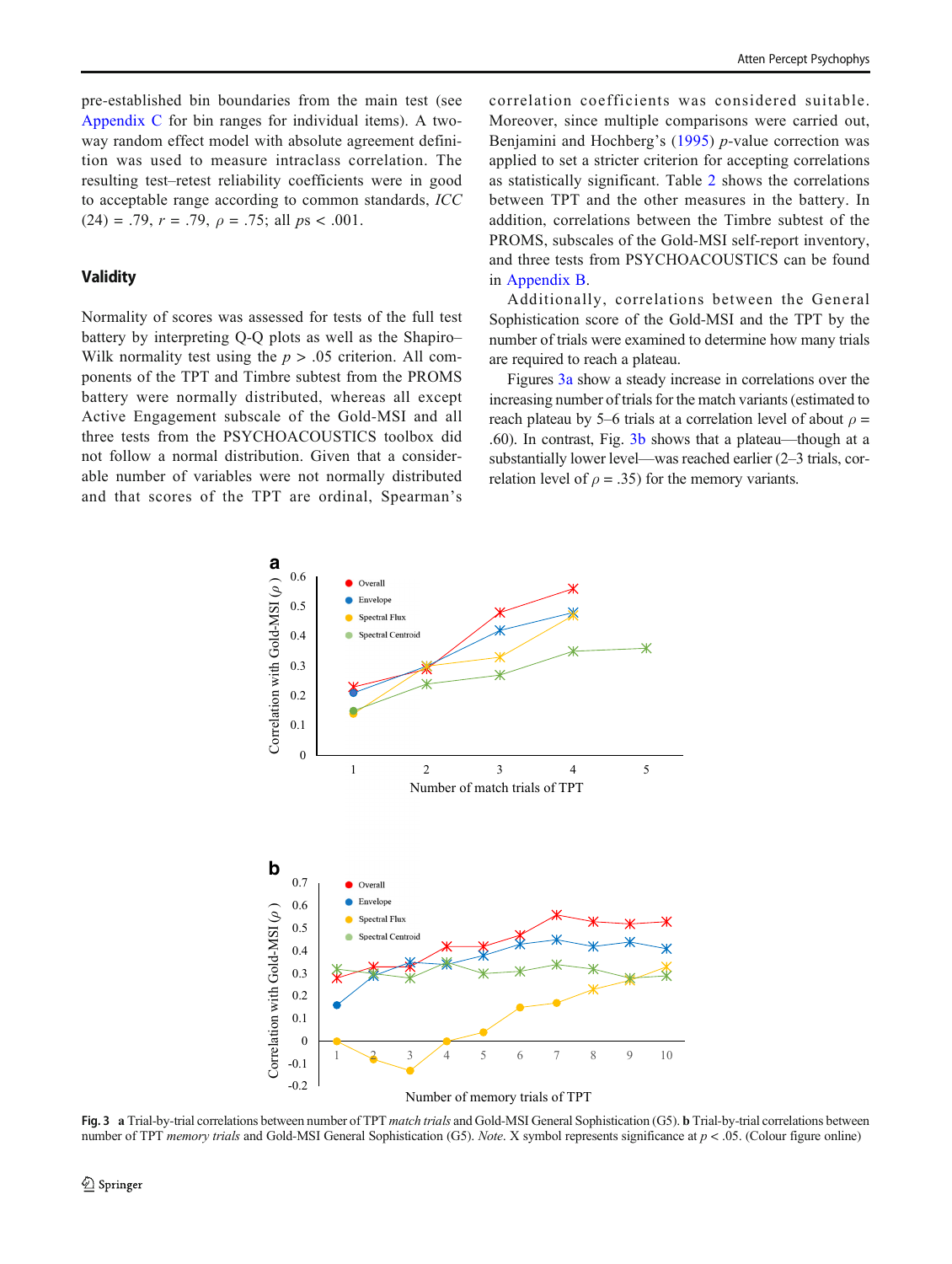|                           | Match condition      |                      |                      | Memory condition     |                   |                      |
|---------------------------|----------------------|----------------------|----------------------|----------------------|-------------------|----------------------|
|                           | Envelope             | Spectral Flux        | Spectral Centroid    | Envelope             | Spectral Flux     | Spectral Centroid    |
| Mean abs slider distance  | 9.65                 | 17.93                | 20.02                | 14.68                | 23.24             | 23.69                |
| (SD)                      | (10.23)              | (16.98)              | (15.64)              | (13.09)              | (17.54)           | (17.87)              |
| Mean acoustical threshold | 14.41 ms             | $0.0500 \ \beta^{1}$ | $68.47 \text{ Hz}^2$ | $18.81$ ms           | $0.0581 \; \beta$ | 95.24 Hz             |
| (SD)                      | $(18.28 \text{ ms})$ | $(0.0391 \, \beta)$  | $(63.89 \text{ Hz})$ | $(22.31 \text{ ms})$ | $(0.0439 \beta)$  | $(74.53 \text{ Hz})$ |

<span id="page-10-0"></span>Table 3 Absolute distance and corresponding acoustical thresholds of testing dimensions of TPT

 $1\beta$  = arithmetic mean deviation in ratio of four harmonics from their original whole number integer. Absolute distance is calculated by | target value– position of slider | with a theoretical slider range of 0–100

<sup>2</sup> Reference frequency is 700 Hz at slider position = 50

#### Match versus memory

Raw absolute distance scores (on the 0–100 slider scale) and their corresponding acoustical parameter values were used to compare the match and memory conditions. Table 3 illustrates the mean reproduction accuracy by the absolute slider distance from the target and the corresponding acoustical parameter values. Considering the mean absolute distance from target, the results clearly indicate that participants found the Envelope subtask to be the easiest for both match and memory tasks, while the Spectral Flux and Spectral Centroid subtasks were of comparable difficulty. Moreover, accuracy in reproducing the heard sound was reduced across all subtasks when the stimuli was restricted to a single playback. Both the Envelope and Spectral Flux subtasks fell in accuracy by a slider distance of about 5 points, whereas a smaller reduction of 3.6 was observed for Spectral Centroid.

Finally, the total performance score of the TPT was related to the participant's total number of playbacks of target stimulus tones ( $\rho = 0.43$ ,  $p < .001$ ) and reproduction tones ( $\rho =$ 0.36,  $p < .001$ ) across all trials of the match subtasks. We also considered the possibility that participants who are more musically trained may have applied more effort in adjusting the two tones. However, we found only a very small and nonsignificant relationship between number of stimulus ( $\rho = 0.14$ , p = .21) and reproduction ( $\rho$  = 0.09,  $p$  = .41) tone playbacks with subscale Musical Training of the Gold-MSI.

#### **Discussion**

We developed the TPT with the aim to provide a tool to the research community for measuring individual differences in timbre perception ability. Timbre is a primary auditory attribute commonly understood to have a multidimensional structure (Grey, [1977\)](#page-16-0). In light of the existing literature on the dimensions of the timbre space (Caclin et al., [2005](#page-16-0); McAdams, [2019](#page-16-0)), the TPT aims to measure an individual's ability in reproducing three important dimensions of timbre–

namely the amplitude envelope, spectral centroid, and spectral flux. Moreover, we assessed the role of memory within each dimension by comparing match (unlimited playback of stimuli) and memory (stimuli only heard once) variants of all three subtasks. For the implementation of the TPT, we employed a graphical user interface (GUI) featuring a slider as a method of average error, in which participants can manipulate their reproduction sound along a given dimension. This production paradigm distinguishes the TPT from traditional testing paradigms for timbre perception which predominantly rely on (dis)similarity ratings or same–different judgements.

With a sample of 95 participants, the TPT was validated against related tests and examined for its reliability. Two different factor models indicated that the match variants of all three subtasks loaded on a single factor, implying that they are measuring the same cognitive ability. However, memory variants showed heterogeneous and weaker factor loadings, suggesting that they should not be included in the same model with the match variants. Interpreting these results, we excluded all memory subtasks as well as several items from the match variants with low discriminatory power to construct a short version of the TPT. This short version of the TPT showed acceptable level of internal consistency according to the common standard (Cortina, [1993](#page-16-0)) and good test–retest reliability.

The validity of the TPT was assessed by computing correlations with the Timbre subtest of the PROMS test battery, three associated tests from the PSYCHOACOUSTICS toolbox, and Gold-MSI self-report inventory. The moderate but significant correlation between the TPT composite score and Timbre test from the PROMS battery supported the validity of the TPT. However, the correlations of the TPT with the PROMS timbre test was weaker than the correlations between TPT and the Gold-MSI self-report subscales assessing general musical expertise. The only moderate correlations between TPT and the PROMS timbre test may have been caused by the different nature of the tasks (reproduction on a continuous scale vs. binary discrimination). Indeed, it has been suggested that the interpretation of different threshold measures obtained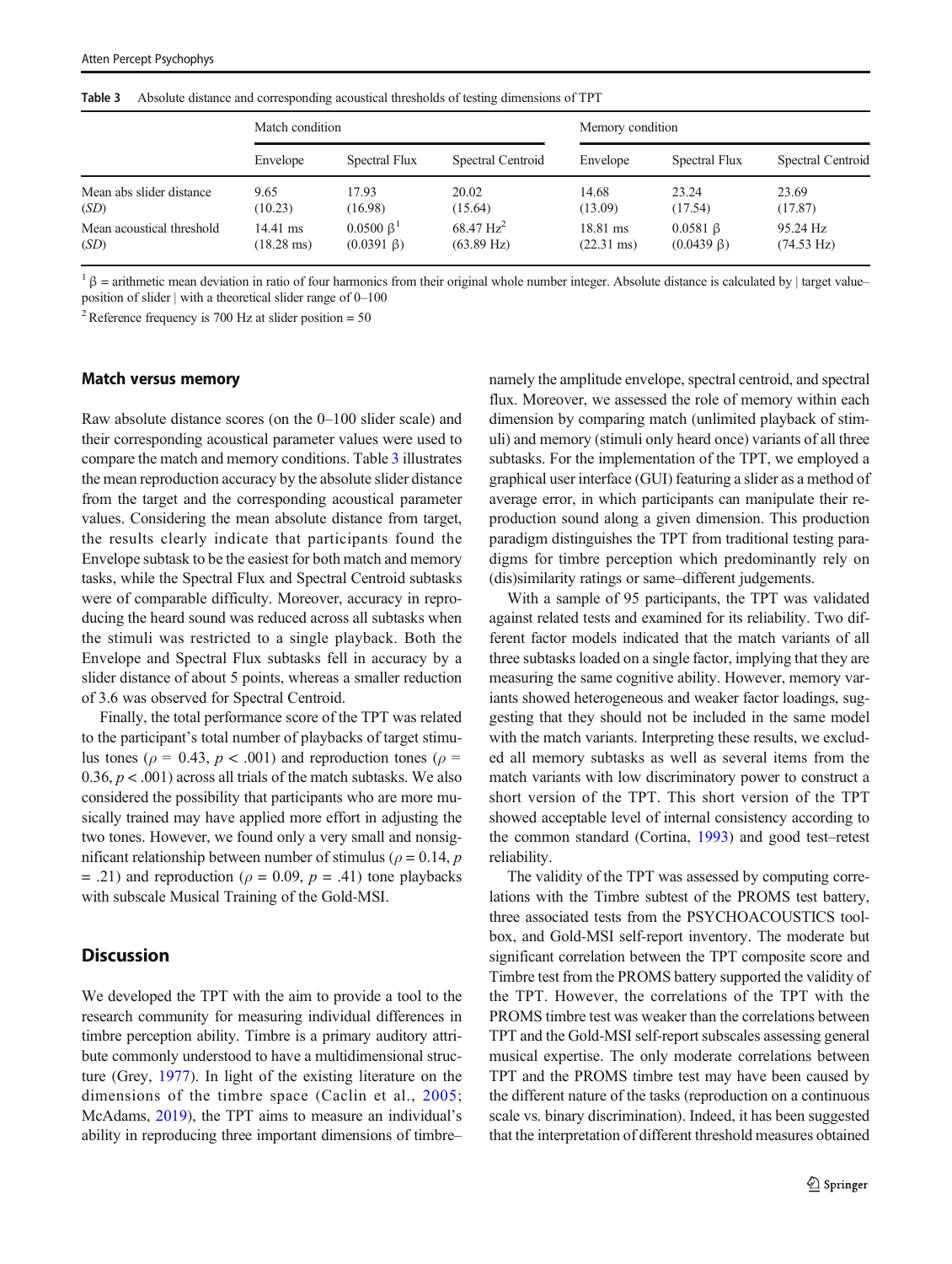by force-choice paradigms and manipulation tasks can be problematic (Turner, Horwitz, & Souza, [1994](#page-17-0)). Unfortunately, to our knowledge there exists no other individual differences test measuring timbre perception or timbre memory, therefore it is not feasible at this stage to assess which of the two tests is more valid measure of timbre perception and processing ability. In any case, from the current dataset, the TPT showed considerably larger correlations with the self-reported measure of Perceptual Ability from the Gold-MSI as well as with all perceptual tests from the PSYCHOACOUSTICS toolbox (see table in the [Appendix](#page-14-0) [B\)](#page-14-0), which suggests that the newly developed test may be measuring aspects of timbre perception that the PROMS is not capturing.

On the other hand, the correlations with the tests from the PSYCHOACOUSTICS toolbox show a somewhat complex picture. Supporting the TPT's validity, the Pitch Discrimination test from the PSYCHOACOUSTICS toolbox was substantially correlated with the associated performance on the Spectral Flux subtask as well as most other TPT subtasks, and particularly strongly with the TPT total scores. This suggests that the ability to discriminate pitch is associated with the perception of spectral flux, which was implemented through the manipulation of the harmonics of a complex sound. However, Duration Discrimination did not reveal statistically significant associations (after adjustment for multiple testing) with the expected TPT's Envelope subtask. The lack of correlation between Duration Discrimination (comparison of the length of individual tones) with Envelope (rise and decay time of tones) may imply that recognizing the temporal dynamics of a sound is a different cognitive ability to recognizing the duration of tones, which may only require a simpler temporal judgment. To our surprise, the Profile Analysis test did not correlate with the expected Spectral Centroid subtask of the TPT nor with any of the tests within the battery. The discrepancies may have risen from Profile Analysis being rather a qualitative task in nature as argued by Green and Kidd ([1983](#page-16-0)), whereas the TPT involves a quantitative measure of perceptual thresholds. Still, this cannot explain why the Profile Analysis showed no relationship with the PROMS (both being qualitative) and further investigations is required.

The TPT and its individual subtask components revealed strong correlations with all subscales and the composite score of the Gold-MSI. As we hypothesized, among these subscales, 'Musical Training' and 'Perceptual Abilities' showed the strongest correlations. The results make intuitive sense as self-reported ability in musical perception, if accurate, should correspond to the performance on tests of listening ability. Besides, the amount of musical training has consistently been shown to be the main factor influencing the performance on musical ability tests (e.g., Peretz et al., [2003;](#page-16-0) Wallentin, Nielsen, Friis-Olivarius, Vuust, & Vuust, [2010\)](#page-17-0). By contrast, 'Singing Abilities' and 'Emotions' had weaker but still significant correlations of a moderate magnitude. These weaker correlations with conceptually more distant subscales of the Gold-MSI are suggestive of the divergent validity of the TPT, at least when using self-report measures for comparison. Importantly, the TPT revealed considerably stronger correlation with the Gold-MSI compared with the tests from PSYCHOACOUSTICS toolbox and the Timbre subtest from PROMS. It implies that the newly developed instrument may be measuring an aspect of musical sophistication (i.e., an individual's ability to perceive and reproduce timbre) more accurately than the previously published tests selected in this study.

The raw distances between the target and the performance values revealed that the accuracy to reproduce the timbre of tones is substantially reduced (see Table [3\)](#page-10-0) when the playback of stimuli is limited compared with conditions where unlimited repetitions are possible. To further investigate this, future research on memory for timbre (e.g., Golubock & Janata, [2013](#page-16-0); Halpern & Müllensiefen, [2008](#page-16-0); see overview in Siedenburg & Müllensiefen, [2019\)](#page-17-0) may benefit from implementing the TPT to investigate the decay of timbral memory by its independent dimensions, over multiple time periods.

The performance accuracy increased when participants chose to listen to more repetitions of the target stimulus and of the reproduction tones. One possible explanation for these correlations could be that the participants who were more uncertain took a multiple-look strategy. However, considering the strong correlations with the self-reported perceptual ability, the observed correlations between stimulus repetitions and task performance could also imply that the participants who were able to hear finer differences between the two tones, repeated the tones a greater number of times to make more fine-grained adjustments to the slider position. Though, interestingly, it was not the group of musically trained participants who showed greater efforts on the test, given that we observed no significant correlations between Musical Training subscale nor General Sophistication of the Gold-MSI with number of the TPT tone playbacks. Thus, this can be interpreted as an encouraging indication that the TPT may be an engaging and robust instrument to measure an individual's perceptual abilities for timbre, regardless of their level of musical training.

Overall, the TPT has shown to be a promising tool for measuring individuals' timbre perception ability. Additionally, its use of a production test paradigm and sliders to adjust timbral dimensions has the practical potential to combine short testing times with good measurement precision. This can lead to a greater test efficiency compared with traditional perceptual paradigms that can suffer from attentional lapses and fatigue due to the necessity to present a large number of trials to participants. Moreover, these individual responses only gain little information due to high guessing probabilities on 2AFC or same–different tasks. We propose that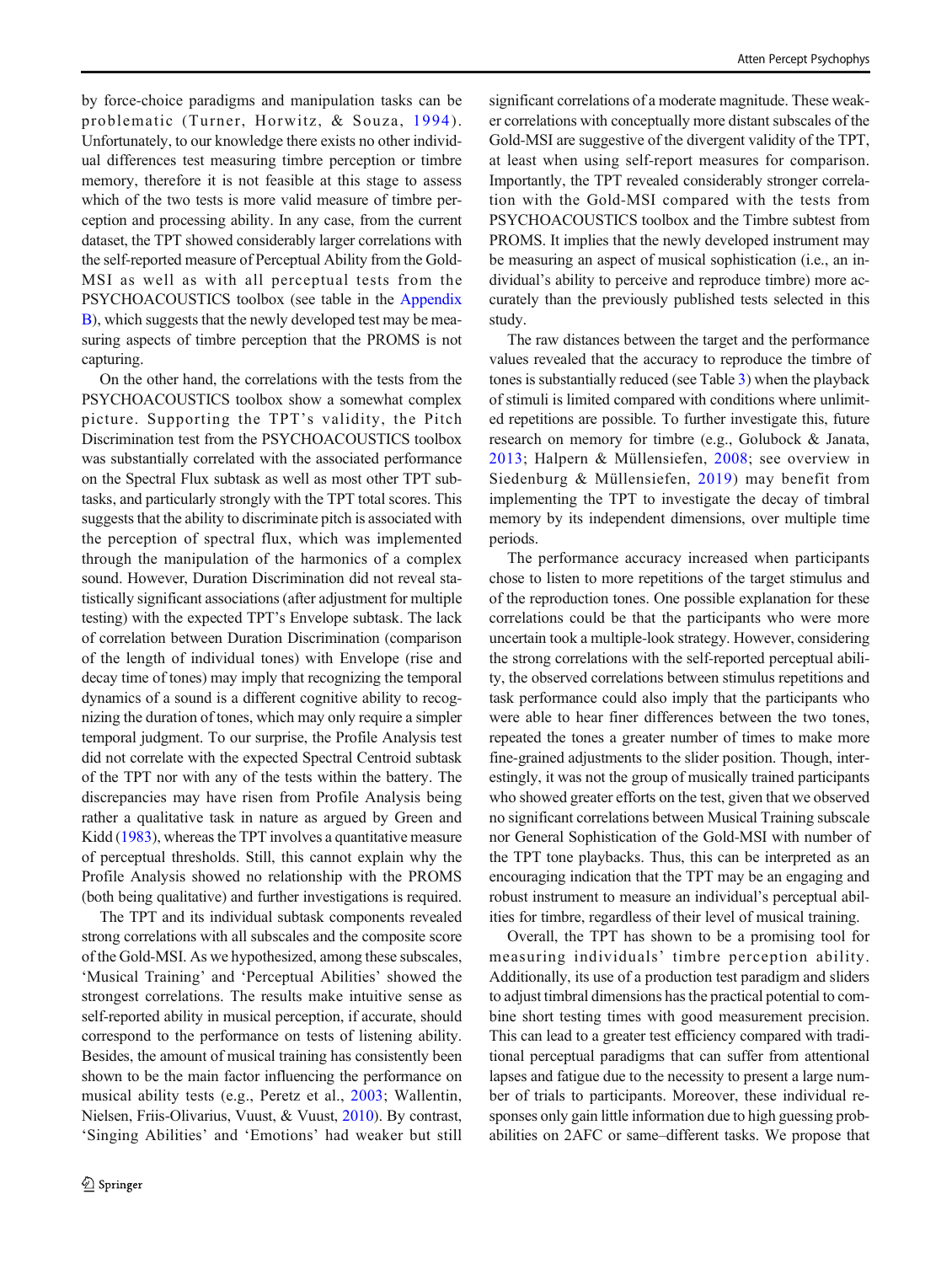the TPT can be broadly applied in the field of perceptual psychology to address outstanding questions on the individual differences on timbre perception (Siedenburg & Müllensiefen, [2019\)](#page-17-0). Furthermore, given that the test is provided as open source and its parameters can be easily manipulated, the testing paradigm does not only have to be restricted to assess timbre perception but applied to other aspects of auditory perception amenable to the employment of a production paradigm.

### Limitations and future works

There were several notable limitations to the current experiment. The use of a slider as a testing interface may have been limited in determining the precise perceptual thresholds of an individual. To validate this, a comparison between the results of a discrimination and the TPT reproduction task should be made in the future work. If measurements using the slider interface indeed lack in precision, an adaptive procedure could be implemented, whereby the auditory range of each dimension covered by the slider scale adaptively narrows or widens. Alternatively, borrowing the ideas from Turner et al. [\(1994](#page-17-0)), a hybrid model can be adopted in which the slider may be used to first determine the attentional focus and then quickly shifted to forced-choice procedure.

Two of the match items had to be excluded from the analysis as there was a substantial number of participants (>30%) who did not move the slider. These items were problematic because the target values were very near the default position of the slider (raw distances to the targets were less than 12 points on slider scale). The participants could have reasoned that the reproduction tone is already close enough to the stimulus tone even when the slider is left unmoved. This resulted in four trials (instead of five trials) for testing the matching variants of Envelope and Spectral Flux subtasks. Yet it is uncertain if the point of plateau has been reached at four trials on the Envelope and Spectral Flux subtasks because it was observed that a larger number of match trials leads to stronger correlations with the composite score of the Gold-MSI. Hence, a future version of the TPT may include a few more match trials with target values that are further away from the default position. A greater number of trials could also raise the internal consistency of the TPT even further.

The TPT uses synthetic sounds to avoid a common testing bias that favours musicians trained in Western art music. However, the exclusive use of synthetic sounds may have introduced a different kind of bias, possibly in favour of participants who mainly work with or listen to synthetic sounds. Hence in a future study, we aim to compare synthetic sounds with manipulable sounds from acoustical instruments within the TPT testing paradigm to examine the degree of dependency on the specific set of sounds employed. In a similar vein,

the complex tone probe could be replaced—for instance, with a human voice–to examine the accuracy in perception of timbre of human vocal sounds against unfamiliar synthetic sounds. Some recent studies investigated timbre perception from an evolutionary angle inspired by the finding that the human voice is recognized much more quickly than instruments (e.g., Agus, Suied, Thorpe, & Pressnitzer, [2012;](#page-15-0) Suied, Agus, Thorpe, Mesgarani, & Pressnitzer, [2014](#page-17-0)). Thus, by adopting the TPT's production paradigm, we can potentially compare the perceptual accuracy for vocal and synthetic sounds using a common framework of dimensions for timbre manipulation. In this respect, the TPT's testing paradigm can serve as a starting point for addressing novel questions in interdisciplinary research.

Considering the weak loadings of memory variants on the single factor, the future version of the TPT will separate the match and memory variants, and it will be implemented online to enable the testing of larger and more diverse participant samples. When implemented online, we will look to present the items and task blocks in a random order given that order effect may have been present in the current study. Moreover, we plan to assess the divergent validity of the TPT with other auditory tests and nonauditory perceptual tests.

#### Recommendation of use

Given the empirical results presented here, we recommend using the short version of the TPT for the inclusion into larger test batteries. The short version consists of four match trials for Envelope, four trials for Spectral Flux, and five trials for Spectral Centroid, taking about 8 minutes in duration. At the end of the test, the software outputs the acoustic parameter value of the target stimulus for each trial, the participant's slider position, and number of playbacks of the target stimulus and reproduction tones. The short version of the TPT has an internal consistency of  $\alpha = .69$ ,  $\omega t = .70$  and a test–retest reliability of  $ICC (24) = .79$ , Pearson's  $r = .79$ ,  $\rho = .75$ . Psychometric indicators of validity can be found in Table [2.](#page-8-0) Nevertheless, the full version of the TPT including the memory trials is also openly available, taking about 15 minutes in duration, with internal consistency of  $\alpha = .74$ ,  $\omega t = .80$ . The full version including the memory tasks may be useful for investigating questions regarding the encoding, storage and retrieval of timbre information from memory.

The openly available software (both versions can be downloaded at [www.osf.io/9c8qz](http://creativecommons.org/licenses/by/4.0/) ) does not require any coding and runs as a standalone application on Windows (tested for Windows 10 and Windows 7; 32-bit and 64-bit) and Mac (tested for Version 10.13.6) operating systems. Conversion of the raw slider values reported in the output of the TPT application to bin scores can follow the bin boundaries of each item documented in [Appendix C.](#page-14-0)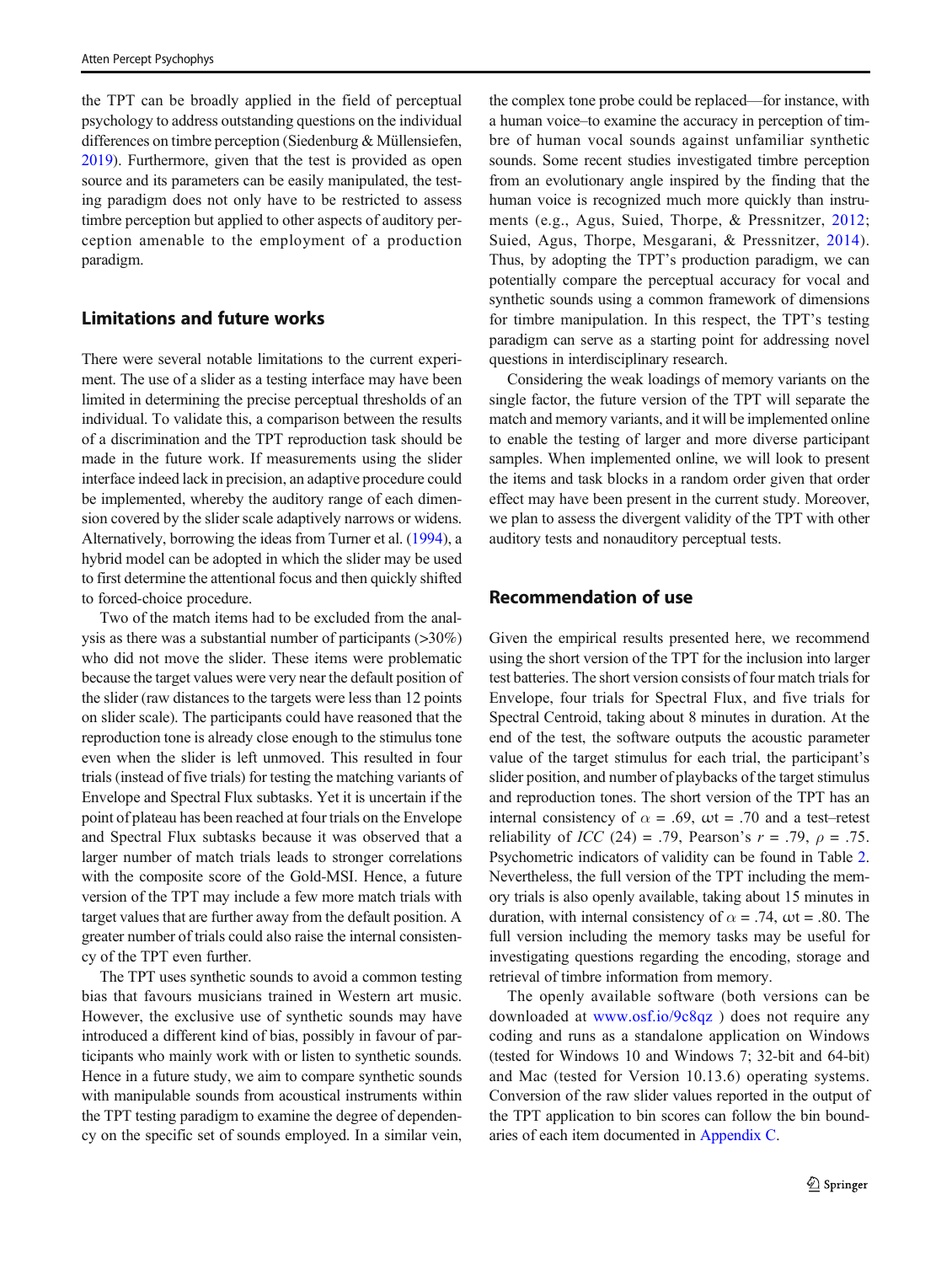<span id="page-13-0"></span>Acknowledgements The authors would like to thank placement students Lea Siekmann, Sarah Hashemian, Maria Henriquez, Nina Düvel, and Chloë MacGregor for testing participants and Kai Siedenburg for providing feedback during the early developmental stages of the TPT. Daniel Müllensiefen has been supported by the Anneliese-Maier Research Prize awarded by the Humboldt Foundation.

Author contributions Harin Lee programmed the TPT, wrote the draft paper, collected and analyzed data. Daniel Müllensiefen supervised the

# Appendices

# Appendix A: Descriptive statistics of the full test battery

project by providing input into the design of the full test battery and analysis plan. Both authors revised the manuscript for submission.

# Compliance with ethical standards

Conflict of interest The authors declare that there is no conflict of interest.

Table 4 Descriptive statistics of the TPT scores, thresholds of three tests from the PSYCHOACOUSTICS, PROMS(Timbre) score, and Gold-MSI

|                                                                        | Mean  | <b>SD</b> | Median | Min.  | Max.   | $\boldsymbol{n}$ |
|------------------------------------------------------------------------|-------|-----------|--------|-------|--------|------------------|
| TPT (scores out of 6, with 6 being best and 1 being worst performance) |       |           |        |       |        |                  |
| Envelope (match)                                                       | 3.668 | 1.090     | 3.750  | 1.000 | 6.000  | 95               |
| Envelope (memory)                                                      | 3.663 | 0.800     | 3.750  | 1.700 | 5.300  | 95               |
| Spectral Flux (match)                                                  | 3.628 | 0.940     | 3.500  | 1.500 | 5.750  | 95               |
| Spectral Flux (memory)                                                 | 3.611 | 0.619     | 3.650  | 1.500 | 5.100  | 95               |
| Spectral Centroid (match)                                              | 3.632 | 0.973     | 3.600  | 1.200 | 5.400  | 95               |
| Spectral Centroid (memory)                                             | 3.599 | 0.688     | 3.500  | 1.900 | 5.200  | 95               |
| Match Total                                                            | 3.642 | 0.792     | 3.692  | 1.692 | 5.385  | 95               |
| Memory Total                                                           | 3.624 | 0.443     | 3.650  | 2.533 | 4.567  | 95               |
| <b>Overall Score</b>                                                   | 3.629 | 0.501     | 3.640  | 4.567 | 4.814  | 95               |
| <b>PSYCHOACOUSTICS toolbox (thresholds)</b>                            |       |           |        |       |        |                  |
| Pitch Discrimination (Hz)                                              | 9.68  | 12.80     | 4.41   | 1.01  | 60.76  | 104              |
| Duration Discrimination (ms)                                           | 39.44 | 26.69     | 32.13  | 10.54 | 203.77 | 103              |
| Profile Analysis $(dB)^1$                                              | 4.04  | 2.52      | 3.51   | 0.99  | 16.45  | 100              |
| <b>PROMS</b> (scores out of 18)                                        |       |           |        |       |        |                  |
| Timbre subtest                                                         | 11.32 | 2.17      | 11.00  | 6.00  | 17.00  | 104              |
| <b>Gold-MSI</b>                                                        |       |           |        |       |        |                  |
| Active Engagement (G0)                                                 | 42.47 | 9.76      | 44.00  | 17.00 | 61.00  | 104              |
| Perceptual Abilities (G1)                                              | 48.60 | 8.99      | 48.00  | 23.00 | 63.00  | 104              |
| Musical Training (G2)                                                  | 26.96 | 12.34     | 27.00  | 7.00  | 49.00  | 104              |
| Singing Abilities (G3)                                                 | 34.21 | 4.85      | 34.00  | 23.00 | 42.00  | 104              |
| Emotions (G4)                                                          | 31.98 | 8.59      | 32.00  | 11.00 | 48.00  | 104              |
| General Sophistication $(G5)^2$                                        | 82.16 | 21.84     | 84.00  | 36.00 | 123.00 | 104              |

<sup>1</sup> Level of increase in sound intensity of the 3rd harmonic

<sup>2</sup> General Sophistication (G5) is the composite score of all subscales (G0–G4) of the Gold-MSI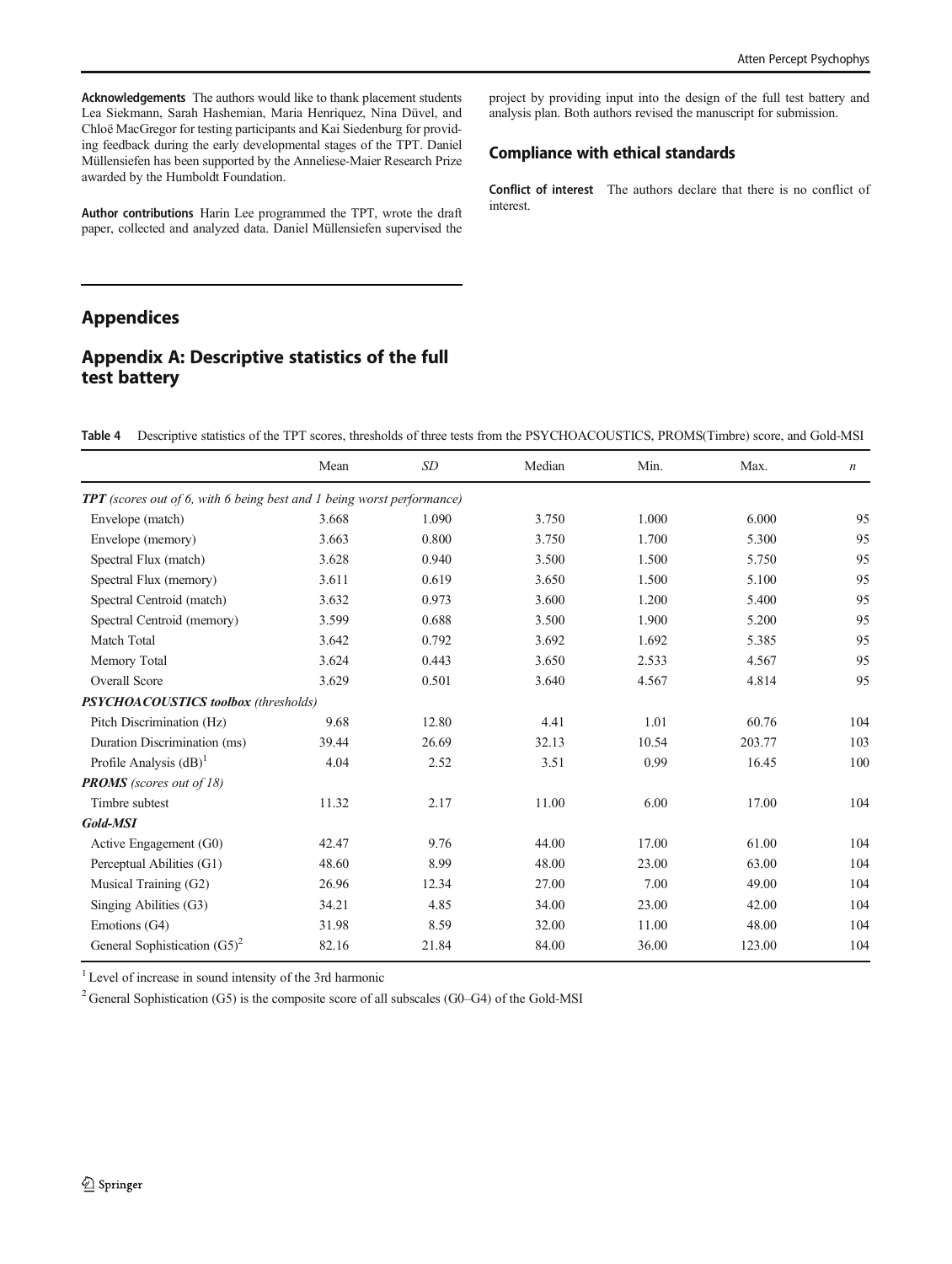# <span id="page-14-0"></span>Appendix B: Additional correlations between tests within the battery

| . .                     |                |                |                |                |         |          |         |                        |         |
|-------------------------|----------------|----------------|----------------|----------------|---------|----------|---------|------------------------|---------|
|                         | Gold-MSI       |                |                |                |         |          |         | <b>PSYCHOACOUSTICS</b> |         |
|                         | G <sub>0</sub> | G <sub>1</sub> | G <sub>2</sub> | G <sub>3</sub> | G4      | G5       | Pitch   | Duration               | Profile |
| <b>PROMS</b><br>Timbre) | $.30**$        | $37***$        | $.38***$       | $.33**$        | $.35**$ | $.42***$ | $.31**$ | $.28**$                | .18     |

Table 5 Spearman's correlation between PROMS Timbre subtest, Gold-MSI, and tests from PSYCHOACOUSTICS

G0 = Active Engagement; G1 = Perceptual Abilities; G2 = Musical Training; G3 = Singing Abilities; G4 = Emotions; G5 = General Sophistication.  $*_p$  < .05, \*\*p < .01, \*\*\*p < .001. Significant levels are adjusted according to Benjamini and Hochberg ([1995](#page-15-0))

| Table 6. Spearman's correlation between tests from PSYCHOACOUSTICS toolbox and Gold-MSI. |
|------------------------------------------------------------------------------------------|
|------------------------------------------------------------------------------------------|

|                        |                  | Gold-MSI       |          |                |                |     |                |  |  |
|------------------------|------------------|----------------|----------|----------------|----------------|-----|----------------|--|--|
|                        |                  | G <sub>0</sub> | G1       | G <sub>2</sub> | G <sub>3</sub> | G4  | G <sub>5</sub> |  |  |
| <b>PSYCHOACOUSTICS</b> | Pitch            | $.44***$       | $.36***$ | $.56***$       | $.33**$        | .19 | $.47***$       |  |  |
|                        | Duration         | $.31**$        | .18      | $.22*$         | $.36**$        | .18 | $.24*$         |  |  |
|                        | Profile Analysis | .10            | .18      | $.28**$        | .17            | .19 | $.24*$         |  |  |

G0 = Active Engagement; G1 = Perceptual Abilities; G2 = Musical Training; G3 = Singing Abilities; G4 = Emotions; G5 = General Sophistication.  $*_p$  < .05, \*\*p < .01, \*\*\*p < .001. Significant levels are adjusted according to Benjamini and Hochberg ([1995](#page-15-0))

# Appendix C: Bin boundaries and corresponding acoustic parameters

| Table 7 |  |  | Assigned bin scores by the lower and upper boundaries of six bins |  |
|---------|--|--|-------------------------------------------------------------------|--|
|---------|--|--|-------------------------------------------------------------------|--|

| Parameter manipulated<br>in subtasks                              |                                                      | Target     | Assigned bin scores by boundaries of bin categories <sup>1</sup> |                               |                         |                         |                         |                         |  |
|-------------------------------------------------------------------|------------------------------------------------------|------------|------------------------------------------------------------------|-------------------------------|-------------------------|-------------------------|-------------------------|-------------------------|--|
|                                                                   |                                                      | value      | 6                                                                | 5                             | $\overline{4}$          | 3                       | $\overline{2}$          |                         |  |
| Envelope <sup>2</sup><br>(Slider range of<br>$100 = 20 - 291$ ms) | Item 1<br>Slider value<br>Attack time (ms)<br>Item 2 | 42<br>52.0 | NA <sup>3</sup>                                                  |                               |                         |                         |                         |                         |  |
|                                                                   | Slider value<br>Attack time (ms)                     | 6<br>22.8  | $0 - 2$<br>$0.0 - 1.1$                                           | $3 - 6$<br>$1.5 - 3.5$        | $7 - 11$<br>$4.1 - 6.8$ | $12 - 18$<br>$7.6 - 12$ | $19 - 29$<br>$13 - 24$  | $30 - 94$<br>$25 - 268$ |  |
|                                                                   | Item 3<br>Slider value<br>Attack time (ms)           | 60<br>92.8 | $0 - 1$<br>$0.0 - 3.6$                                           | 2<br>$5.0 - 5.4$              | 3<br>$7.4 - 8.1$        | $4 - 6$<br>$9.8 - 17$   | $7 - 11$<br>$16 - 34$   | $12 - 60$<br>$26 - 198$ |  |
|                                                                   | Item 4<br>Slider value<br>Attack time (ms)           | 24<br>35.3 | $0 - 2$<br>$0.0 - 1.8$                                           | $3 - 5$<br>$2.6 - 4.8$        | $6 - 8$<br>$4.9 - 8.1$  | $9 - 11$<br>$7.0 - 12$  | $12 - 18$<br>$9.1 - 21$ | $19 - 76$<br>$13 - 256$ |  |
| <b>Spectral Flux</b>                                              | Item 5<br>Slider value<br>Attack time (ms)<br>Item 1 | 77<br>150  | $0 - 1$<br>$0.0 - 4.4$                                           | $\overline{2}$<br>$8.0 - 9.0$ | $3 - 4$<br>$12 - 18$    | $5 - 9$<br>$20 - 44$    | $10 - 19$<br>$37 - 109$ | $20 - 77$<br>$65 - 145$ |  |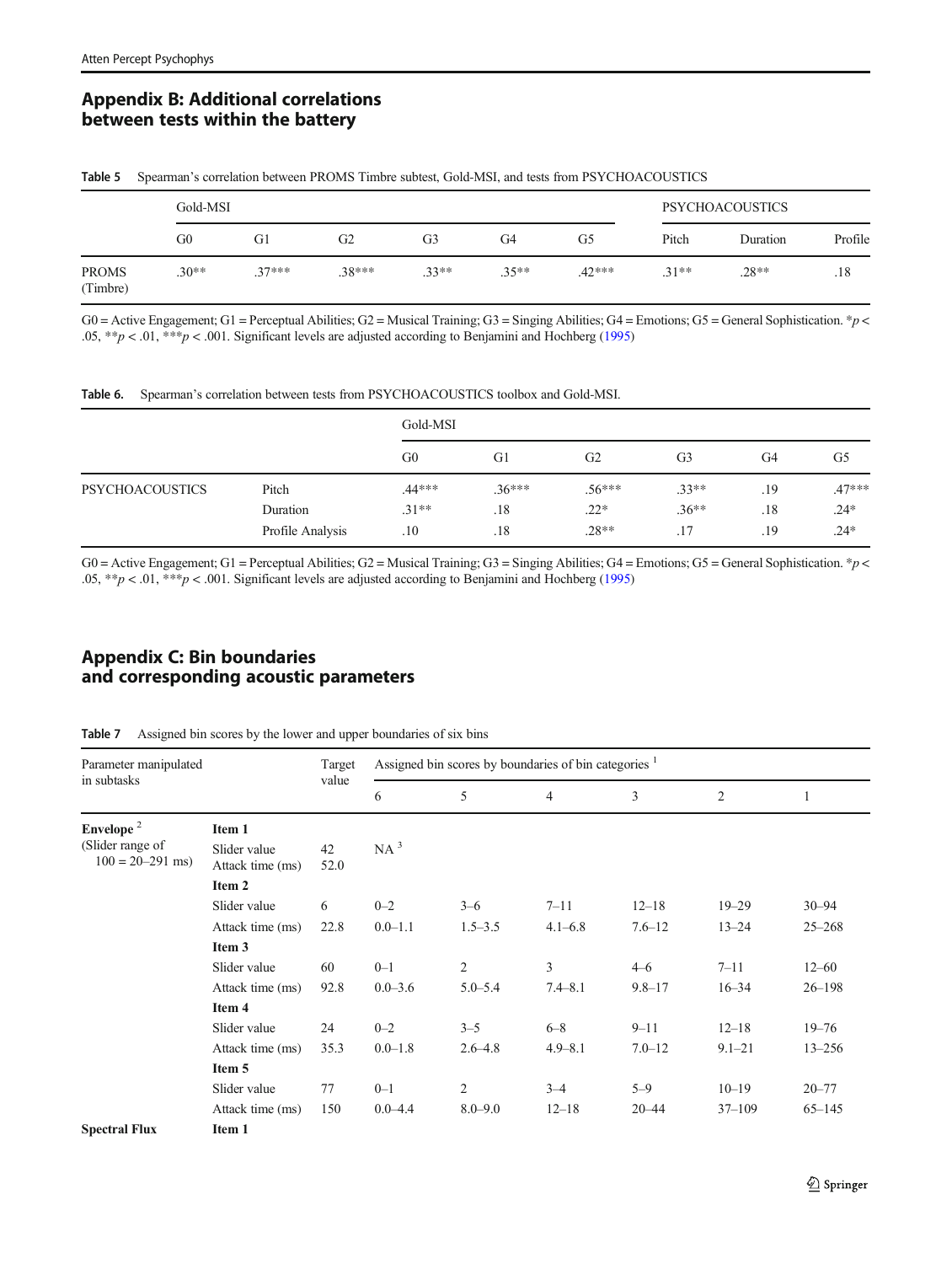#### <span id="page-15-0"></span>Table 7 (continued)

| Parameter manipulated                                                      | Target                         | Assigned bin scores by boundaries of bin categories <sup>1</sup> |                            |                             |                              |                              |                              |                              |
|----------------------------------------------------------------------------|--------------------------------|------------------------------------------------------------------|----------------------------|-----------------------------|------------------------------|------------------------------|------------------------------|------------------------------|
| in subtasks                                                                | value                          | 6                                                                | 5                          | $\overline{4}$              | 3                            | 2                            | $\mathbf{1}$                 |                              |
| (Slider range of<br>$100 = 0 - 0.25$<br>of mean change<br>in ratio of four | Slider value<br>B <sup>4</sup> | 60<br>0.15                                                       | $0 - 5$<br>$0.000 - 0.013$ | $6 - 10$<br>$0.015 - 0.025$ | $11 - 12$<br>$0.028 - 0.030$ | $13 - 20$<br>$0.033 - 0.050$ | $21 - 28$<br>$0.053 - 0.070$ | $29 - 60$<br>$0.073 - 0.150$ |
|                                                                            | Item 2                         |                                                                  |                            |                             |                              |                              |                              |                              |
| harmonics)                                                                 | Slider value<br>$\beta$        | 24<br>0.06                                                       | NA                         |                             |                              |                              |                              |                              |
|                                                                            | Item 3                         |                                                                  |                            |                             |                              |                              |                              |                              |
|                                                                            | Slider value                   | 77                                                               | $0 - 5$                    | $6 - 11$                    | $12 - 15$                    | $16 - 23$                    | $24 - 33$                    | $34 - 77$                    |
|                                                                            | $\beta$                        | 0.19                                                             | $0.000 - 0.010$            | $0.013 - 0.030$             | $0.028 - 0.040$              | $0.038 - 0.060$              | $0.058 - 0.080$              | $0.083 - 0.190$              |
|                                                                            | Item 4                         |                                                                  |                            |                             |                              |                              |                              |                              |
|                                                                            | Slider value                   | 42                                                               | $0 - 3$                    | $4 - 7$                     | 8                            | $9 - 15$                     | $16 - 21$                    | $22 - 58$                    |
|                                                                            | $\boldsymbol{\beta}$           | 0.11                                                             | $0.000 - 0.013$            | $0.015 - 0.023$             | $0.015 - 0.025$              | $0.018 - 0.043$              | $0.035 - 0.058$              | $0.060 - 0.140$              |
|                                                                            | Item 5                         |                                                                  |                            |                             |                              |                              |                              |                              |
|                                                                            | Slider value                   | 94                                                               | $0 - 16$                   | $17 - 24$                   | $25 - 33$                    | 34 - 44                      | $45 - 48$                    | 49-94                        |
|                                                                            | $\beta$                        | 0.24                                                             | $0.000 - 0.040$            | $0.043 - 0.060$             | $0.063 - 0.083$              | $0.085 - 0.110$              | $0.113 - 0.120$              | $0.123 - 0.240$              |
| <b>Spectral</b>                                                            | Item 1                         |                                                                  |                            |                             |                              |                              |                              |                              |
| Centroid                                                                   | Slider value                   | 77                                                               | $0 - 2$                    | $3 - 4$                     | $5 - 8$                      | $9 - 13$                     | $14 - 26$                    | $27 - 77$                    |
| (Slider range of<br>$100 = 600 -$                                          | Frequency (Hz)                 | 837                                                              | $0 - 14$                   | $18 - 25$                   | $30 - 52$                    | $52 - 87$                    | 78-109                       | $93 - 237$                   |
| $1000$ Hz)                                                                 | Item 2                         |                                                                  |                            |                             |                              |                              |                              |                              |
|                                                                            | Slider value                   | 42                                                               | $0 - 7$                    | 8                           | $9 - 12$                     | $13 - 19$                    | $20 - 31$                    | $32 - 58$                    |
|                                                                            | Frequency (Hz)                 | 671                                                              | $0 - 25$                   | $25 - 29$                   | $27 - 46$                    | $37 - 78$                    | $52 - 142$                   | $67 - 329$                   |
|                                                                            | Item 3                         |                                                                  |                            |                             |                              |                              |                              |                              |
|                                                                            | Slider value                   | 94                                                               | $0 - 2$                    | $3 - 5$                     | $6 - 7$                      | $8 - 11$                     | $12 - 19$                    | $20 - 94$                    |
|                                                                            | Frequency (Hz)                 | 953                                                              | $0 - 16$                   | $22 - 39$                   | $43 - 50$                    | $57 - 77$                    | $84 - 128$                   | 134-353                      |
|                                                                            | Item 4                         |                                                                  |                            |                             |                              |                              |                              |                              |
|                                                                            | Slider value                   | 60                                                               | $0 - 4$                    | $5 - 7$                     | $8 - 10$                     | $11 - 13$                    | $14 - 22$                    | $23 - 60$                    |
|                                                                            | Frequency (Hz)                 | 744                                                              | $0 - 20$                   | $23 - 36$                   | $36 - 52$                    | $48 - 69$                    | 59-125                       | 89-256                       |
|                                                                            | Item 5                         |                                                                  |                            |                             |                              |                              |                              |                              |
|                                                                            | Slider value                   | 6                                                                | $0 - 14$                   | $15 - 25$                   | $26 - 38$                    | 39-44                        | $45 - 51$                    | $52 - 94$                    |
|                                                                            | Frequency (Hz)                 | 601                                                              | $0 - 15$                   | $17 - 37$                   | $40 - 76$                    | 80-99                        | $103 - 129$                  | 134-399                      |

<sup>1</sup> Boundaries of bin categories are represented as absolute distance from the target of slider value (with a theoretical range  $0-100$ ) and corresponding acoustic parameter

<sup>2</sup> Although both log attack and decay were manipulated in the Envelope subtask, only the attack threshold is reported because this was the parameter of interest

<sup>3</sup> NA, item excluded due to more than 30% of participants not moving the slider

 $4 B =$  arithmetic mean deviation in ratio of four harmonics from their original whole number integers

Open Access This article is licensed under a Creative Commons Attribution 4.0 International License, which permits use, sharing, adaptation, distribution and reproduction in any medium or format, as long as you give appropriate credit to the original author(s) and the source, provide a link to the Creative Commons licence, and indicate if changes were made. The images or other third party material in this article are included in the article's Creative Commons licence, unless indicated otherwise in a credit line to the material. If material is not included in the article's Creative Commons licence and your intended use is not permitted by statutory regulation or exceeds the permitted use, you will need to obtain permission directly from the copyright holder. To view a copy of this licence, visit [http://creativecommons.org/licenses/by/4.0/.](http://creativecommons.org/licenses/by/4.0/)

#### References

- Agus, T. R., Suied, C., Thorpe, S. J., & Pressnitzer, D. (2012). Fast recognition of musical sounds based on timbre. The Journal of the Acoustical Society of America, 131(5), 4124–4133. doi[:https://doi.](https://doi.org/10.1121/1.3701865) [org/10.1121/1.3701865](https://doi.org/10.1121/1.3701865)
- American National Standards Institute. (1994). Psychoacoustic terminology: Timbre. New York, NY: Author.
- Benjamini, Y., & Hochberg, Y. (1995). Controlling the False Discovery Rate: A Practical and Powerful Approach to Multiple Testing. Journal of the Royal Statistical Society: Series B (Methodological), 57(1), 289–300. doi: [https://doi.org/10.1111/j.](https://doi.org/10.1111/j.2517-6161.1995.tb02031.x) [2517-6161.1995.tb02031.x](https://doi.org/10.1111/j.2517-6161.1995.tb02031.x)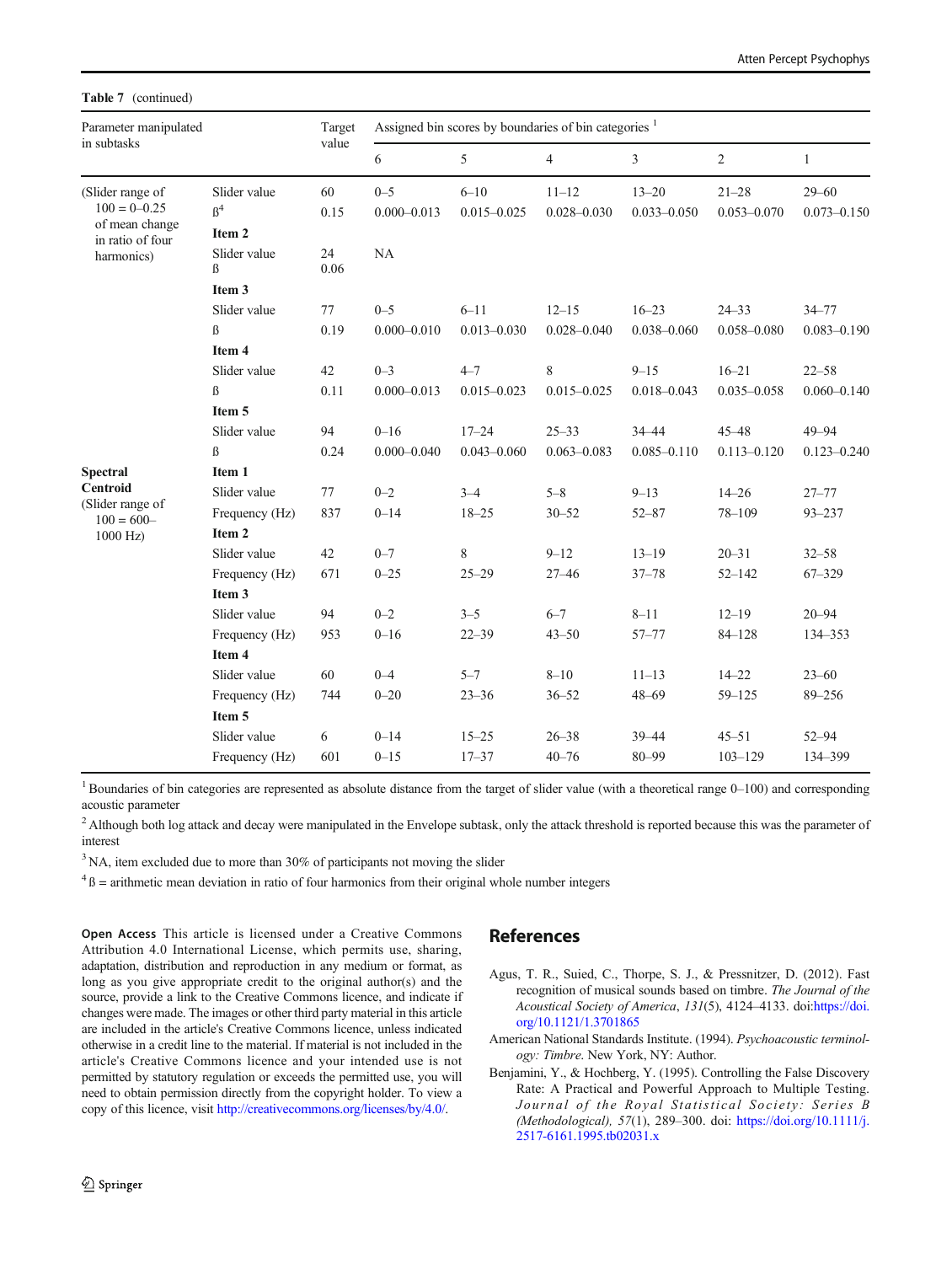- <span id="page-16-0"></span>Benoit, C.-E., Bella, D. S., Farrugia, N., Obrig, H., Mainka, S., & Kotz, S. A. (2014). Musically cued gait-training improves both perceptual and motor timing in Parkinson's disease. Frontiers in Human Neuroscience, 8. doi[:https://doi.org/10.3389/fnhum.2014.00494](https://doi.org/10.3389/fnhum.2014.00494)
- Caclin, A., McAdams, S., Smith, B. K., & Winsberg, S. (2005). Acoustic correlates of timbre space dimensions: A confirmatory study using synthetic tones. The Journal of the Acoustical Society of America, 118(1), 471–482. doi[:https://doi.org/10.1121/1.1929229](https://doi.org/10.1121/1.1929229)
- Cortina, J. M. (1993). What is coefficient alpha? An examination of theory and applications. Journal of Applied Psychology, 78(1), 98–104. doi:<https://doi.org/10.1037/0021-9010.78.1.98>
- De Baene, W., Vandierendonck, A., Leman, M., Widmann, A., & Tervaniemi, M. (2004). Roughness perception in sounds: Behavioral and ERP evidence. Biological Psychology, 67(3), 319– 330. doi[:https://doi.org/10.1016/j.biopsycho.2004.01.003](http://creativecommons.org/licenses/by/4.0/)
- Deutsch, D. (2013). Absolute pitch. In D. Deutsch (Ed.), The psychology of music (3rd ed.). doi:10.13140/2.1.4752.7048
- Faul, F., Erdfelder, E., Buchner, A., & Lang, A.-G. (2009). Statistical power analyses using G\*Power 3.1: Tests for correlation and regression analyses. Behavior Research Methods, 41(4), 1149–1160. doi: [https://doi.org/10.3758/BRM.41.4.1149](https://doi.org/10.1111/j.2517-6161.1995.tb02031.x)
- Flaugnacco, E., Lopez, L., Terribili, C., Zoia, S., Buda, S., Tilli, S., … Schön, D. (2014). Rhythm perception and production predict reading abilities in developmental dyslexia. Frontiers in Human Neuroscience, 8. doi[:https://doi.org/10.3389/fnhum.2014.00392](https://doi.org/10.3389/fnhum.2014.00392)
- Golubock, J. L., & Janata, P. (2013). Keeping timbre in mind: Working memory for complex sounds that can't be verbalized. Journal of Experimental Psychology: Human Perception and Performance, 39(2), 399–412. doi[:https://doi.org/10.1037/a0029720](https://doi.org/10.1037/a0029720)
- Green, D. M. (1983). Profile analysis: A different view of auditory intensity discrimination. American Psychologist, 38(2), 133–142. doi: <https://doi.org/10.1037/0003-066X.38.2.133>
- Green, D. M., & Kidd, G. (1983). Further studies of auditory profile analysis. The Journal of the Acoustical Society of America, 73(4), 1260–1265. doi[:https://doi.org/10.1121/1.389274](https://doi.org/10.1121/1.389274)
- Green, D. M., & Mason, C. R. (1985). Auditory profile analysis: Frequency, phase, and Weber's Law. The Journal of the Acoustical Society of America, 77(3), 1155-1161. doi:[https://doi.](https://doi.org/10.1121/1.392179) [org/10.1121/1.392179](https://doi.org/10.1121/1.392179)
- Grey, J. M. (1977). Multidimensional perceptual scaling of musical timbres. Journal of the Acoustical Society of America, 61(5), 1270– 1277.
- Halpern, A. R., & Müllensiefen, D. (2008). Effects of timbre and tempo change on memory for music. Quarterly Journal of Experimental Psychology, 61(9), 1371–1384. doi:[https://doi.org/10.1080/](https://doi.org/10.1080/17470210701508038) [17470210701508038](https://doi.org/10.1080/17470210701508038)
- Handel, S., & Erickson, M. L. (2001). A rule of thumb: The bandwidth for timbre invariance is one octave. Music Perception: An Interdisciplinary Journal, 19(1), 121–126. doi[:https://doi.org/10.](https://doi.org/10.1525/mp.2001.19.1.121) [1525/mp.2001.19.1.121](https://doi.org/10.1525/mp.2001.19.1.121)
- Harrell, F. E. (2019). Hmisc: Harrell miscellaneous (Version 4.2-0) [Computer software]. Retrieved from [https://CRAN.R-project.org/](http://creativecommons.org/licenses/by/4.0/) [package=Hmisc](http://creativecommons.org/licenses/by/4.0/)
- Heaton, P., Hermelin, B., & Pring, L. (1998). Autism and pitch processing: A precursor for savant musical ability? Music Perception: An Interdisciplinary Journal, 15(3), 291–305. doi[:https://doi.org/10.](https://doi.org/10.2307/40285769) [2307/40285769](https://doi.org/10.2307/40285769)
- Helmholtz, H. (1954). On the sensations of tone (2nd ed.). New York, NY: Dover Publications.
- Jacoby, N., & McDermott, J. H. (2017). Integer ratio priors on musical rhythm revealed cross-culturally by iterated reproduction. Current Biology, 27(3), 359–370. doi[:https://doi.org/10.1016/j.cub.2016.12.](https://doi.org/10.1016/j.cub.2016.12.031) [031](https://doi.org/10.1016/j.cub.2016.12.031)
- Kidd, G., Mason, C. R., & Green, D. M. (1986). Auditory profile analysis of irregular sound spectra. The Journal of the Acoustical Society of America, 79(4), 1045–1053. doi[:https://doi.org/10.1121/1.393376](https://doi.org/10.1121/1.393376)
- Kidd, G. R., Watson, C. S., & Gygi, B. (2007). Individual differences in auditory abilities. The Journal of the Acoustical Society of America, 122(1), 418–435. doi[:https://doi.org/10.1121/1.2743154](https://doi.org/10.1121/1.2743154)
- Lakatos, S. (2000). A common perceptual space for harmonic and percussive timbres. Perception & Psychophysics, 62(7), 1426–1439. doi:<https://doi.org/10.3758/BF03212144>
- Larrouy-Maestri, P., Harrison, P. M. C., & Müllensiefen, D. (2019). The mistuning perception test: A new measurement instrument. Behavior Research Methods, 51(2), 663-675. doi[:https://doi.org/](https://doi.org/10.3758/s13428-019-01225-1) [10.3758/s13428-019-01225-1](https://doi.org/10.3758/s13428-019-01225-1)
- Lartillot, O., Toiviainen, P., & Eerola, T. (2008). A MATLAB toolbox for music information retrieval. In C. Preisach, H. Burkhardt, L. Schmidt-Thieme, & R. Decker (Eds.), Data analysis, machine learning and applications (pp. 261–268). Berlin, Germany: Springer.
- Law, L. N. C., & Zentner, M. (2012). Assessing musical abilities objectively: Construction and validation of the profile of music perception skills. PLOS ONE, 7(12). doi[:https://doi.org/10.1371/journal.pone.](https://doi.org/10.1371/journal.pone.0052508) [0052508](https://doi.org/10.1371/journal.pone.0052508)
- Liu, F., Jiang, C., Francart, T., Chan, A. H. D., & Wong, P. C. M. (2017). Perceptual learning of pitch direction in congenital amusia: Evidence from Chinese speakers. Music Perception: An Interdisciplinary Journal, 34(3), 335–351. doi:[https://doi.org/10.](https://doi.org/10.1525/mp.2017.34.3.335) [1525/mp.2017.34.3.335](https://doi.org/10.1525/mp.2017.34.3.335)
- McAdams, S. (2013). Musical timbre perception. In D. Deutsch (Ed.), The psychology of music (pp. 35–67). San Diego, CA: Academic Press.
- McAdams, S. (2019). The perceptual representation of timbre. In K. Siedenburg, S. McAdams, A. N. Popper, & R. R. Fay (Eds.), TIMBRE: Acoustics, perception, and cognition (pp. 23–58). New York, NY: Springer Nature.
- McAdams, S., Winsberg, S., Donnadieu, S., De Soete, G., & Krimphoff, J. (1995). Perceptual scaling of synthesized musical timbres: Common dimensions, specificities, and latent subject classes. Psychological Research, 58(3), 177–192. doi[:https://doi.org/10.](https://doi.org/10.1007/BF00419633) [1007/BF00419633](https://doi.org/10.1007/BF00419633)
- Moore, B. C. J., & Glasberg, B. R. (2007). Modeling binaural loudness. The Journal of the Acoustical Society of America, 121(3), 1604– 1612. doi:<https://doi.org/10.1121/1.2431331>
- Müllensiefen, D., Gingras, B., Musil, J., & Stewart, L. (2014). The musicality of non-musicians: An index for assessing musical sophistication in the general population. PLOS ONE, 9(2), e89642. doi: <https://doi.org/10.1371/journal.pone.0089642>
- Oster, G. (1973). Auditory beats in the brain. Scientific American, 229(4), 94–102. doi[:https://doi.org/10.1038/scientificamerican1073-94](https://doi.org/10.1038/scientificamerican1073-94)
- Peeters, G., Giordano, B. L., Susini, P., Misdariis, N., & McAdams, S. (2011). The Timbre Toolbox: Extracting audio descriptors from musical signals. The Journal of the Acoustical Society of America, 130(5), 2902–2916. doi[:https://doi.org/10.1121/1.3642604](https://doi.org/10.1121/1.3642604)
- Peretz, I., Champod, A. S., & Hyde, K. (2003). Varieties of musical disorders. The Montreal Battery of Evaluation of Amusia. Annals of the New York Academy of Sciences, 999, 58–75. doi[:https://doi.](https://doi.org/10.1196/annals.1284.006) [org/10.1196/annals.1284.006](https://doi.org/10.1196/annals.1284.006)
- Plomp, R. (1970). Timbre as a multidimensional attribute of complex tones. In R. Plomp & G. F. Smoorenburg (Eds.), Frequency analysis and periodicity detection in hearing (pp. 397–414). Leiden, Netherlands: Sijthoff.
- Plomp, R., & Levelt, W. J. M. (1965). Tonal consonance and critical bandwidth. The Journal of the Acoustical Society of America, 38(4), 548–560. doi[:https://doi.org/10.1121/1.1909741](https://doi.org/10.1121/1.1909741)
- Revelle, W. (2019). psych: Procedures for psychological, psychometric, and personality research (Version 1.8.12) [Computer software]. Retrieved from [https://CRAN.R-project.org/package=psych](http://creativecommons.org/licenses/by/4.0/)
- Sadakata, M., Desain, P., & Honing, H. (2006). The Bayesian way to relate rhythm perception and production. Music Perception: An